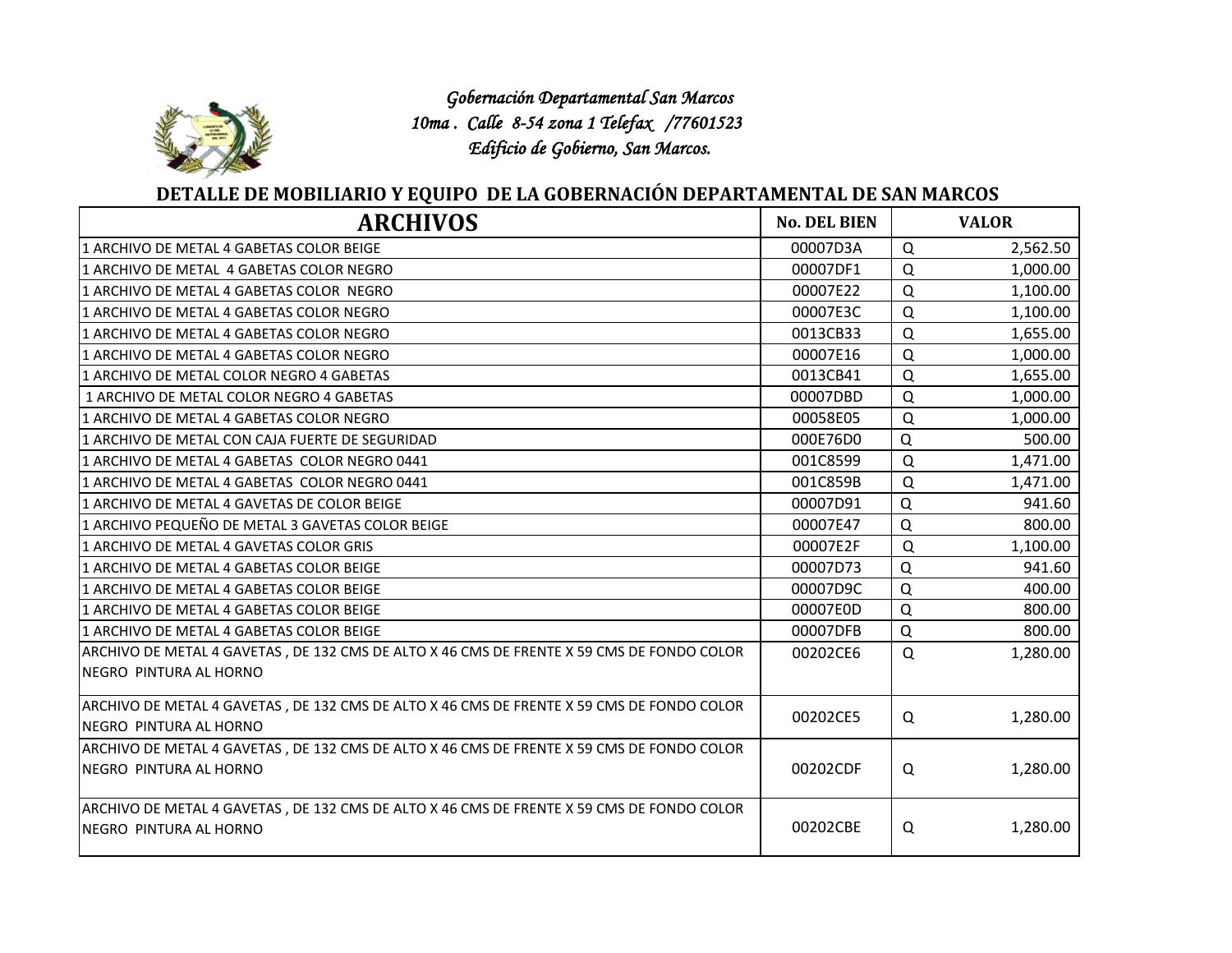| ARCHIVO DE METAL 4 GAVETAS, DE 132 CMS DE ALTO X 46 CMS DE FRENTE X 59 CMS DE FONDO COLOR<br>NEGRO PINTURA AL HORNO | 00202CD5 | Q           | 1,280.00  |
|---------------------------------------------------------------------------------------------------------------------|----------|-------------|-----------|
| ARCHIVO DE METAL 4 GAVETAS, DE 132 CMS DE ALTO X 46 CMS DE FRENTE X 59 CMS DE FONDO COLOR<br>NEGRO PINTURA AL HORNO | 00202CEA | Q           | 1,280.00  |
|                                                                                                                     |          | Q           | 28,977.70 |
| <b>SILLAS</b>                                                                                                       |          |             |           |
| SILLA TIPO EJECUTIVA CON RESPALDO Y BRAZOS COLOR NEGRO TIPO PIEL                                                    | 0000CBB9 | Q           | 1,300.00  |
| SILLA SECRETARIAL COLOR NEGRO SIN BRAZOS                                                                            | 0000C9A9 | $\Omega$    | 150.00    |
| SILLA TIPO EJECUTICUTIVO CON RESPALDO BAJO NEUMATICA GIRATORIA CON BRAZOS                                           | 000E6D95 | $\Omega$    | 550.00    |
| SILLA TIPO EJECUTICUTIVO CON RESPALDO BAJO NEUMATICA GIRATORIA CON BRAZOS                                           | 000E6D90 | $\Omega$    | 550.00    |
| SILLA TIPO EJECUTIVA CON RESPALDO ALTO, ALTURA AJUSTABLE CON BRAZOS                                                 | 0000C874 | $\Omega$    | 400.00    |
| SILLA DE ESPERA                                                                                                     | 0000CC1A | $\Omega$    | 100.00    |
| SILLA DE ESPERA                                                                                                     | 0000CBF7 | $\Omega$    | 100.00    |
| SILLA DE ESPERA                                                                                                     | 0000CBDD | $\Omega$    | 100.00    |
| SILLA DE METAL DE ESPERA EN PIEL                                                                                    | 0000CC2E | $\Omega$    | 100.00    |
| SILLA DE METAL DE ESPERA EN PIEL                                                                                    | 0000CC38 | Q           | 100.00    |
| SILLA TIPO SECRETARIAL CON 5 RODOS NEGRA                                                                            | 0013C670 | $\Omega$    | 500.00    |
| SILLA TIPO SECRETARIAL CON 5 RODOS NEGRA                                                                            | 0013C65C | Q           | 500.00    |
| SILLA TIPO SECRETARIAL CON 5 RODOS NEGRA                                                                            | 0013C6BF | $\Omega$    | 500.00    |
| SILLA TIPO SECRETARIAL CON 5 RODOS NEGRA                                                                            | 0013C653 | Q           | 500.00    |
| SILLA TIPO SECRETARIAL CON 5 RODOS NEGRA                                                                            | 0013C668 | $\Omega$    | 500.00    |
| SILLA TIPO SECRETARIAL CON 5 RODOS NEGRA                                                                            | 0013C661 | $\Omega$    | 500.00    |
| ISILLA TIPO CONCHA PLASTICA 0467                                                                                    | 0013CA5B | $\Omega$    | 300.00    |
| SILLA TIPO CONCHA PLASTICA 0467                                                                                     | 0013CABC | $\Omega$    | 300.00    |
| SILLA TIPO CONCHA PLASTICA 0467                                                                                     | 0013CB19 | $\mathsf Q$ | 300.00    |
| SILLA TIPO CONCHA PLASTICA 0467                                                                                     | 0013CB04 | $\Omega$    | 300.00    |
| SILLA TIPO CONCHA PLASTICA 0467                                                                                     | 0013CAAF | $\Omega$    | 300.00    |
| SILLA TIPO CONCHA PLASTICA 0467                                                                                     | 0013CA73 | $\Omega$    | 300.00    |
| SILLA TIPO CONCHA PLASTICA 0467                                                                                     | 0013CA93 | $\Omega$    | 300.00    |
| SILLA SECRETARIAL ES369A RESPALDO SUAVE                                                                             | 001C85FD | $\Omega$    | 740.00    |
| SILLA SECRETARIAL ES369A RESPALDO SUAVE                                                                             | 001C85FE | Q           | 740.00    |
| SILLA SECRETARIAL ES369A RESPALDO SUAVE                                                                             | 001C85FB | $\Omega$    | 740.00    |
| SILLA SECRETARIAL ES369A RESPALDO SUAVE                                                                             | 001C85FC | $\Omega$    | 740.00    |
| SILLA SECRETARIAL CON BRAZOS MC 12 GA                                                                               | 001C8572 | $\Omega$    | 532.00    |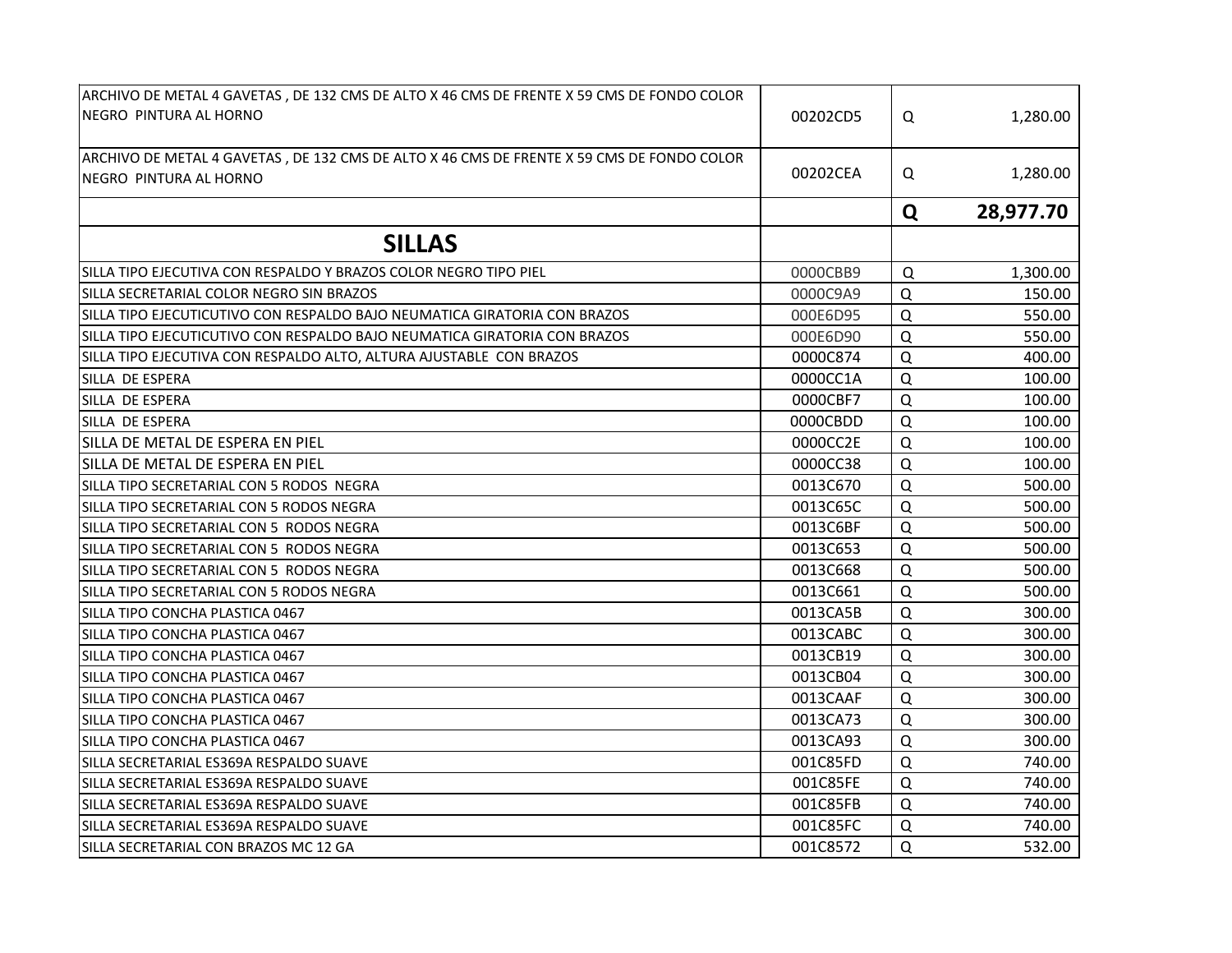| SILLA SECRETARIAL CON BRAZOS MC 12 GA                                  | 001C8575 | Q        | 532.00 |
|------------------------------------------------------------------------|----------|----------|--------|
| SILLA SECRETARIAL CON BRAZOS MC 12 GA                                  | 001C8578 | Q        | 532.00 |
| SILLA SECRETARIAL CON BRAZOS MC 12 GA                                  | 001C857B | Q        | 532.00 |
| SILLA SECRETARIAL CON BRAZOS MC 12 GA                                  | 001C857D | $\Omega$ | 532.00 |
| SILLA SECRETARIAL CON BRAZOS MC 12 GA                                  | 001C857E | Q        | 532.00 |
| SILLA DE ESPERA SIN BRAZOS FORRO DE TELA NEGRA PY303                   | 001C859E | $\Omega$ | 350.00 |
| SILLA DE ESPERA SIN BRAZOS FORRO DE TELA NEGRA PY303                   | 001C859F | Q        | 350.00 |
| ISILLA DE ESPERA SIN BRAZOS FORRO DE TELA NEGRA PY303                  | 001C85A0 | Q        | 350.00 |
| SILLA DE ESPERA SIN BRAZOS FORRO DE TELA NEGRA PY303                   | 001C85A1 | Q        | 350.00 |
| SILLA DE ESPERA SIN BRAZOS FORRO DE TELA NEGRA PY303                   | 001C85A2 | Q        | 350.00 |
| SILLA DE ESPERA SIN BRAZOS FORRO DE TELA NEGRA PY303                   | 001C85A3 | Q        | 350.00 |
| SILLA DE ESPERA SIN BRAZOS FORRO DE TELA NEGRA PY303                   | 001C85A4 | $\Omega$ | 350.00 |
| SILLA DE ESPERA SIN BRAZOS FORRO DE TELA NEGRA PY303                   | 001C85A5 | Q        | 350.00 |
| SILLA DE ESPERA SIN BRAZOS FORRO DE TELA NEGRA PY303                   | 001C85A6 | Q        | 350.00 |
| SILLA DE ESPERA SIN BRAZOS FORRO DE TELA NEGRA PY303                   | 001C85A7 | Q        | 350.00 |
| SILLA DE ESPERA CON BASE CONCHA PLATICA COLOR NEGRO H2 1260            | 001C85DD | $\Omega$ | 366.86 |
| SILLA DE ESPERA CON BASE CONCHA PLATICA COLOR NEGRO H2 1260            | 001C85DE | $\Omega$ | 366.86 |
| SILLA DE ESPERA CON BASE CONCHA PLATICA COLOR NEGRO H2 1260            | 001C85DF | Q        | 366.86 |
| SILLA DE ESPERA CON BASE CONCHA PLATICA COLOR NEGRO H2 1260            | 001C85E1 | $\Omega$ | 366.86 |
| SILLA DE ESPERA CON BASE CONCHA PLATICA COLOR NEGRO H2 1260            | 001C85E3 | Q        | 366.86 |
| SILLA DE ESPERA CON BASE CONCHA PLATICA COLOR NEGRO H2 1260            | 001C85E5 | Q        | 366.87 |
| SILLA DE ESPERA CON BASE CONCHA PLATICA COLOR NEGRO H2 1260            | 001C85F1 | Q        | 366.87 |
| SILLA DE ESPERA CON BASE CONCHA PLATICA COLOR NEGRO H2 1260            | 001C85E7 | $\Omega$ | 366.87 |
| SILLA DE ESPERA CON BASE CONCHA PLATICA COLOR NEGRO H2 1260            | 001C85EA | Q        | 366.87 |
| SILLA DE ESPERA CON BASE CONCHA PLATICA COLOR NEGRO H2 1260            | 001C85EB | $\Omega$ | 366.87 |
| SILLA DE ESPERA CON BASE CONCHA PLATICA COLOR NEGRO H2 1260            | 001C85ED | $\Omega$ | 366.87 |
| SILLA DE ESPERA CON BASE CONCHA PLATICA COLOR NEGRO H2 1260            | 001C85EF | $\Omega$ | 366.87 |
| SILLA SECRETARIAL, CON BRAZOS, TAPIZADA EN TELA, SOLOR NEGRO CON RODOS | 00202C6C | Q        | 505.00 |
| SILLA SECRETARIAL, CON BRAZOS, TAPIZADA EN TELA, SOLOR NEGRO CON RODOS | 00202C60 | Q        | 505.00 |
| SILLA SECRETARIAL, CON BRAZOS, TAPIZADA EN TELA, SOLOR NEGRO CON RODOS | 00202C81 | $\Omega$ | 505.00 |
| SILLA SECRETARIAL, CON BRAZOS, TAPIZADA EN TELA, SOLOR NEGRO CON RODOS | 00202C73 | Q        | 505.00 |
| SILLA SECRETARIAL, CON BRAZOS, TAPIZADA EN TELA, SOLOR NEGRO CON RODOS | 00202C5A | Q        | 505.00 |
| SILLA SECRETARIAL, CON BRAZOS, TAPIZADA EN TELA, SOLOR NEGRO CON RODOS | 00202C77 | Q        | 505.00 |
| SILLA SECRETARIAL, CON BRAZOS, TAPIZADA EN TELA, SOLOR NEGRO CON RODOS | 00202C63 | Q        | 505.00 |
| SILLA SECRETARIAL, CON BRAZOS, TAPIZADA EN TELA, SOLOR NEGRO CON RODOS | 00202C71 | Q        | 505.00 |
| SILLA SECRETARIAL, CON BRAZOS, TAPIZADA EN TELA, SOLOR NEGRO CON RODOS | 00202C86 | Q        | 505.00 |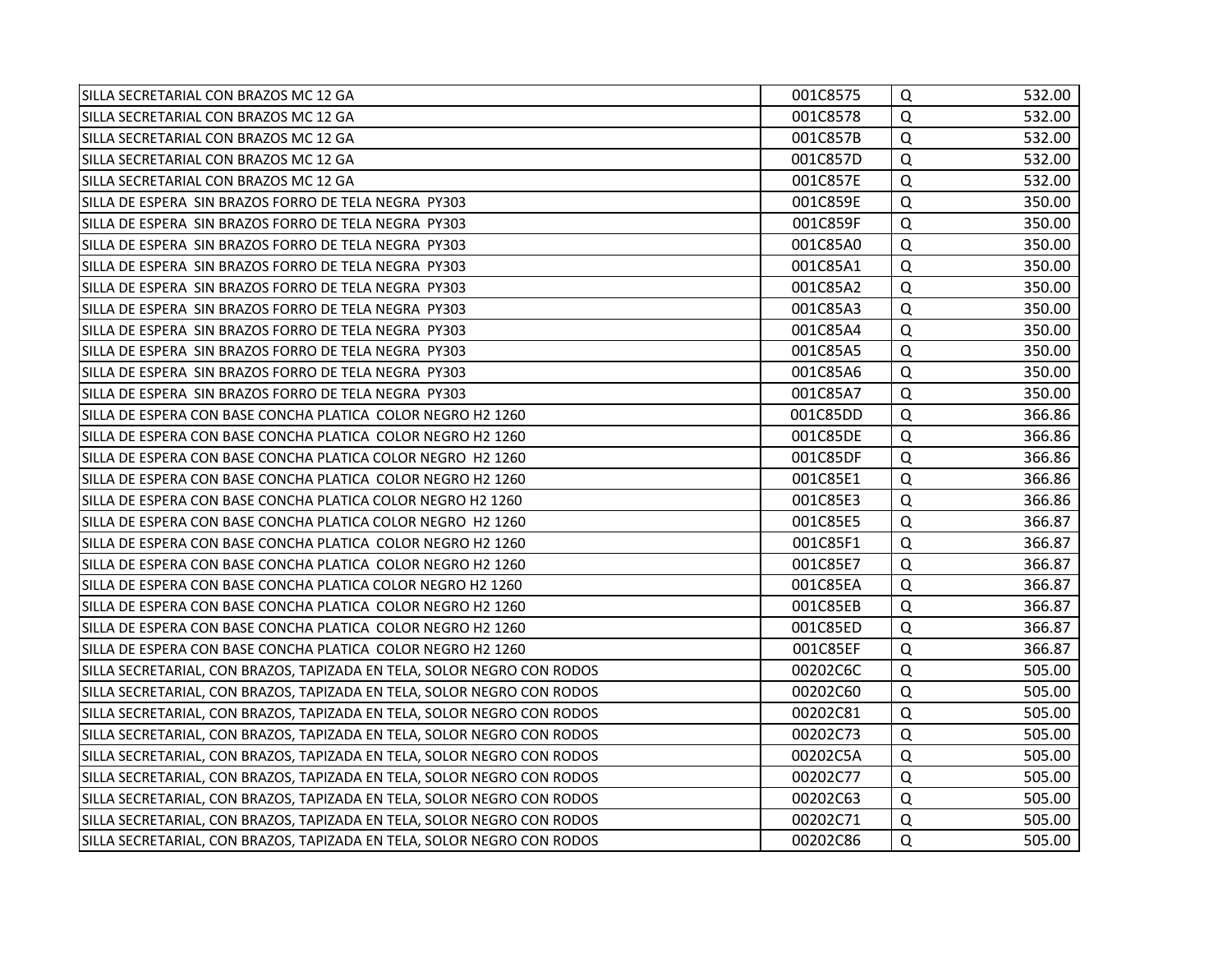| SILLA TIPO EJECUTIVA, PRESIDENTE, CON BRAZOS FIJOS, CON RODOS, TAPIZADA EN TELA NEGRA,<br>RECINABLE, SIN APOYA CABEZAS | 00202C28 | Q           | 1,060.00  |
|------------------------------------------------------------------------------------------------------------------------|----------|-------------|-----------|
| SILLA EJECUTIVA COLOR CAFÉ MODELO FY-0302                                                                              | 002B6CAD | $\Omega$    | 1,350.00  |
| SILLA DE ESPERA COLOR NEGRO CON BASE DE METAL                                                                          | 002B6CBA | $\Omega$    | 285.00    |
| SILLA DE ESPERA COLOR NEGRO CON BASE DE METAL                                                                          | 002B6CC2 | Q           | 285.00    |
| SILLA DE ESPERA COLOR NEGRO CON BASE DE METAL                                                                          | 002B6CC3 | Q           | 285.00    |
| SILLA DE ESPERA COLOR NEGRO CON BASE DE METAL                                                                          | 002B6CC4 | Q           | 285.00    |
| SILLA DE ESPERA COLOR NEGRO CON BASE DE METAL                                                                          | 002B6CC5 | $\Omega$    | 285.00    |
| SILLA DE ESPERA COLOR NEGRO CON BASE DE METAL                                                                          | 002B6CC6 | Q           | 285.00    |
| SILLA DE ESPERA COLOR NEGRO CON BASE DE METAL                                                                          | 002B6CC7 | $\mathsf Q$ | 285.00    |
| SILLA DE ESPERA COLOR NEGRO CON BASE DE METAL                                                                          | 002B6CC8 | $\Omega$    | 285.00    |
| SILLA DE ESPERA COLOR NEGRO CON BASE DE METAL                                                                          | 002B6CCA | $\Omega$    | 285.00    |
| SILLA DE ESPERA COLOR NEGRO CON BASE DE METAL                                                                          | 002B6CCB | $\Omega$    | 285.00    |
| SILLA DE ESPERA COLOR NEGRO CON BASE DE METAL                                                                          | 002B6CCC | $\Omega$    | 285.00    |
| SILLA DE ESPERA COLOR NEGRO CON BASE DE METAL                                                                          | 002B6CCD | Q           | 285.00    |
| SILLA SECRETARIAL CON BRAZOS COLOR NEGRO                                                                               | 002E3E40 | Q           | 590.00    |
| ISILLA SECRETARIAL CON BRAZOS COLOR NEGRO                                                                              | 002E3E41 | Q           | 590.00    |
| SILLA SECRETARIAL CON BRAZOS COLOR NEGRO                                                                               | 002E3E42 | Q           | 590.00    |
|                                                                                                                        |          |             |           |
|                                                                                                                        |          | Q           | 34,749.39 |
|                                                                                                                        |          |             |           |
| <b>ESCRITORIOS</b>                                                                                                     |          |             |           |
| IESCRITORIO DE METAL TIPO EJECUTIVO 6 GABETAS  COLOR GRIS                                                              | 00007E63 | $\Omega$    | 112.00    |
| ESCRITORIO DE METAL PARA COMPUTADORA COLOR BEIGE                                                                       | 00007E79 | $\Omega$    | 735.00    |
| <b>ESCRITORIO SECRETARIAL 3 GABETAS</b>                                                                                | 000080F3 | $\Omega$    | 1,000.00  |
| ESCRITORIO SECRETARIAL 3 GABETAS COLOR NEGRO                                                                           | 0000805F | Q           | 1,000.00  |
| <b>ESCRITORIO SECRETARIAL 3 GABETAS NEGRO</b>                                                                          | 0000806B | $\Omega$    | 1,000.00  |
| <b>ESCRITORIO SECRETARIAL 3 GABETAS</b>                                                                                | 00007FF3 | Q           | 900.00    |
| <b>ESCRITORIO SECRETARIAL 3 GABETAS</b>                                                                                | 00007F74 | Q           | 900.00    |
| <b>ESCRITORIO SECRETARIAL 3 GABETAS</b>                                                                                | 000080E7 | Q           | 1,000.00  |
| <b>ESCRITORIO TIPO SECRETARIAL COLOR NEGRO</b>                                                                         | 0013C62E | $\Omega$    | 1,342.00  |
| <b>ESCRITORIO TIPO SECRETARIAL COLOR NEGRO</b>                                                                         | 0013C611 | $\Omega$    | 1,342.00  |
| <b>ESCRITORIO TIPO SECRETARIAL COLOR NEGRO</b>                                                                         | 0013C5A9 | $\Omega$    | 1,342.00  |
| <b>ESCRITORIO TIPO SECRETARIAL COLOR NEGRO</b>                                                                         | 0013C622 | $\Omega$    | 1,342.00  |
| <b>ESCRITORIO TIPO SECRETARIAL COLOR NEGRO</b>                                                                         | 0013C640 | $\Omega$    | 1,342.00  |
| <b>ESCRITORIO TIPO SECRETARIAL COLOR NEGRO</b>                                                                         | 0013C5F5 | Q           | 1,342.00  |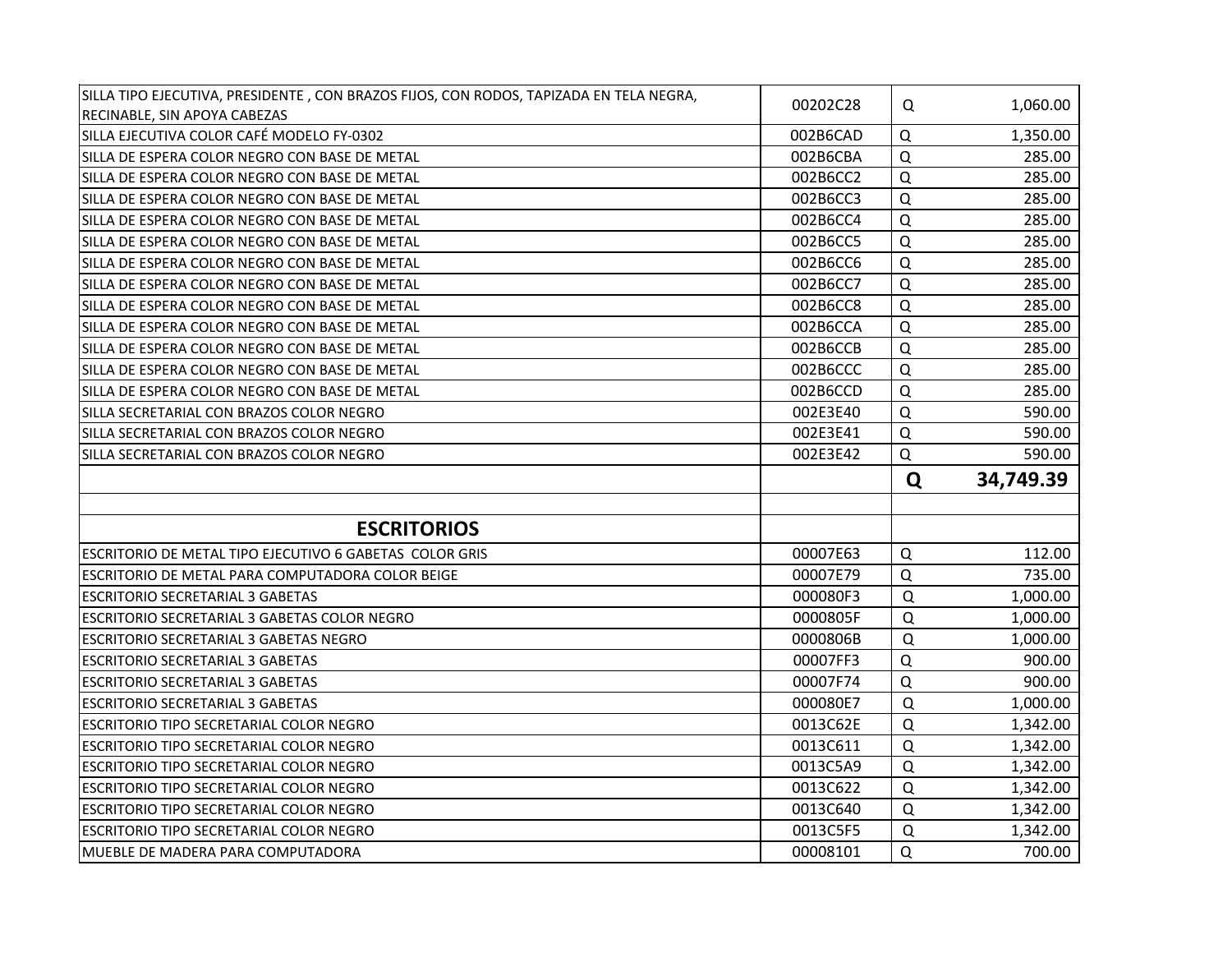| MUEBLE DE MADERA PARA COMPUTADORA                                                      | 00011493 | Q           | 700.00         |
|----------------------------------------------------------------------------------------|----------|-------------|----------------|
| MUEBLE DE MADERA PARA COMPUTADORA                                                      | 000DCDCA | Q           | 700.00         |
| MUEBLE DE MADERA PARA COMPUTADORA                                                      | 000DCDE8 | $\mathsf Q$ | $\blacksquare$ |
| MODULAR PARA COMPUTADORA DE MADERA COLOR CAOBA                                         | S/C      |             |                |
| MODULAR PARA COMPUTADORA DE MADERA COLOR CAOBA                                         | 00007FCC | $\Omega$    | 700.00         |
| MODULAR PARA COMPUTADORA DE MADERA COLOR CAOBA                                         | 000080D2 | Q           | 700.00         |
| ESCRITORIO TIPO SECRETARIAL DE MADERA COLOR CAOBA / CAFÉ                               | 00007F34 | Q           | 250.00         |
| ESCRITORIO TIPO SECRETARIAL COLOR CAFÉ CON BEIGE                                       | 00007F44 | $\Omega$    | 250.00         |
| ESCRITORIO SECRETARIAL 1.20 MT FABRICADO EN MELAMINA                                   | 001C8592 | $\Omega$    | 2,098.00       |
| ESCRITORIO SECRETARIAL 1.20 MT FABRICADO EN MELAMINA                                   | 001C858E | Q           | 2,098.00       |
| ESCRITORIO SECRETARIAL 1.20 MT FABRICADO EN MELAMINA                                   | 001C8595 | Q           | 2,098.00       |
| ESCRITORIO JECUTIVO DE 1.80 FABRICADO EN MELAMINA                                      | 001C8596 | Q           | 2,360.00       |
| ESCRITORIO FABRICADO EN MELAMINA                                                       | 001C8554 | Q           | 2,917.00       |
| ESCRITORIO FABRICADO EN MELAMINA                                                       | 001C855F | Q           | 2,917.00       |
| <b>ESCRITORIO EJECUTIVO COLOR MARRON 3 GABETAS</b>                                     | 0000811F | Q           | 3,500.00       |
| ESCRITORIO SEMI EJECUTIVO DE 1.50 FABRICADO EN MELAMINA                                | 001C857F | Q           | 2,563.00       |
| ALA SECRETARIAL PARA COMPUTADORA COMPLEMENTO ESCRITORIO                                | 001C8582 | Q           | 1,236.00       |
| ESCRITORIO EJECUTIVO DE MALMINA CON LLAVE DE 180 CMS DE FRNTE X 80 CMS DE FONDO, COLOR |          |             |                |
| CHERRY/NEGRO CON 6 GAVETAS                                                             | 00202BD8 | Q           | 2,895.00       |
| ESCRITORIO SEMI EJECUTIVO DE MALMINA CON LLAVE DE 150 CMS DE FRENTE X 80 CMS DE FONDO, |          |             |                |
| COLOR CHERRY/NEGRO CON 3 GAVETAS                                                       | 00202C14 | Q           | 1,855.00       |
| ESCRITORIO SEMI EJECUTIVO DE MALMINA CON LLAVE DE 150 CMS DE FRENTE X 80 CMS DE FONDO, | 00202C19 | Q           | 1,855.00       |
| COLOR CHERRY/NEGRO CON 3 GAVETAS                                                       |          |             |                |
| ESCRITORIO SEMI EJECUTIVO DE MALMINA CON LLAVE DE 150 CMS DE FRDNTE X 80 CMS DE FONDO, |          |             |                |
| COLOR CHERRY/NEGRO CON 3 GAVETAS                                                       | 00202C11 | Q           | 1,855.00       |
| ESCRITORIO SEMI EJECUTIVO DE MALMINA CON LLAVE DE 150 CMS DE FRENTE X 80 CMS DE FONDO, | 00202C21 | Q           | 1,855.00       |
| COLOR CHERRY/NEGRO CON 3 GAVETAS                                                       |          |             |                |
| ESCRITORIO SEMI EJECUTIVO DE MALMINA CON LLAVE DE 150 CMS DE FRENTE X 80 CMS DE FONDO, | 00202BEF | Q           | 1,855.00       |
| COLOR CHERRY/NEGRO CON 3 GAVETAS                                                       |          |             |                |
| ESCRITORIO SEMI-EJECUTIVO 2 GAVETAS NEGRO/WILDCHERRY                                   | 002E50F5 | Q           | 1,765.00       |
| ESCRITORIO SEMI-EJECUTIVO 2 GAVETAS NEGRO/WILDCHERRY                                   | 002E50F6 | Q           | 1,765.00       |
| ESCRITORIO SEMI-EJECUTIVO 2 GAVETAS NEGRO/WILDCHERRY                                   | 002E50F7 | Q           | 1,765.00       |
|                                                                                        |          | Q           | 57,951.00      |
| <b>LIBRERAS Y ARMARIOS</b>                                                             |          |             |                |
| ESTANTERIA DE METAL CON VIDRIO                                                         | 000EBB9C | Q           | 1,150.00       |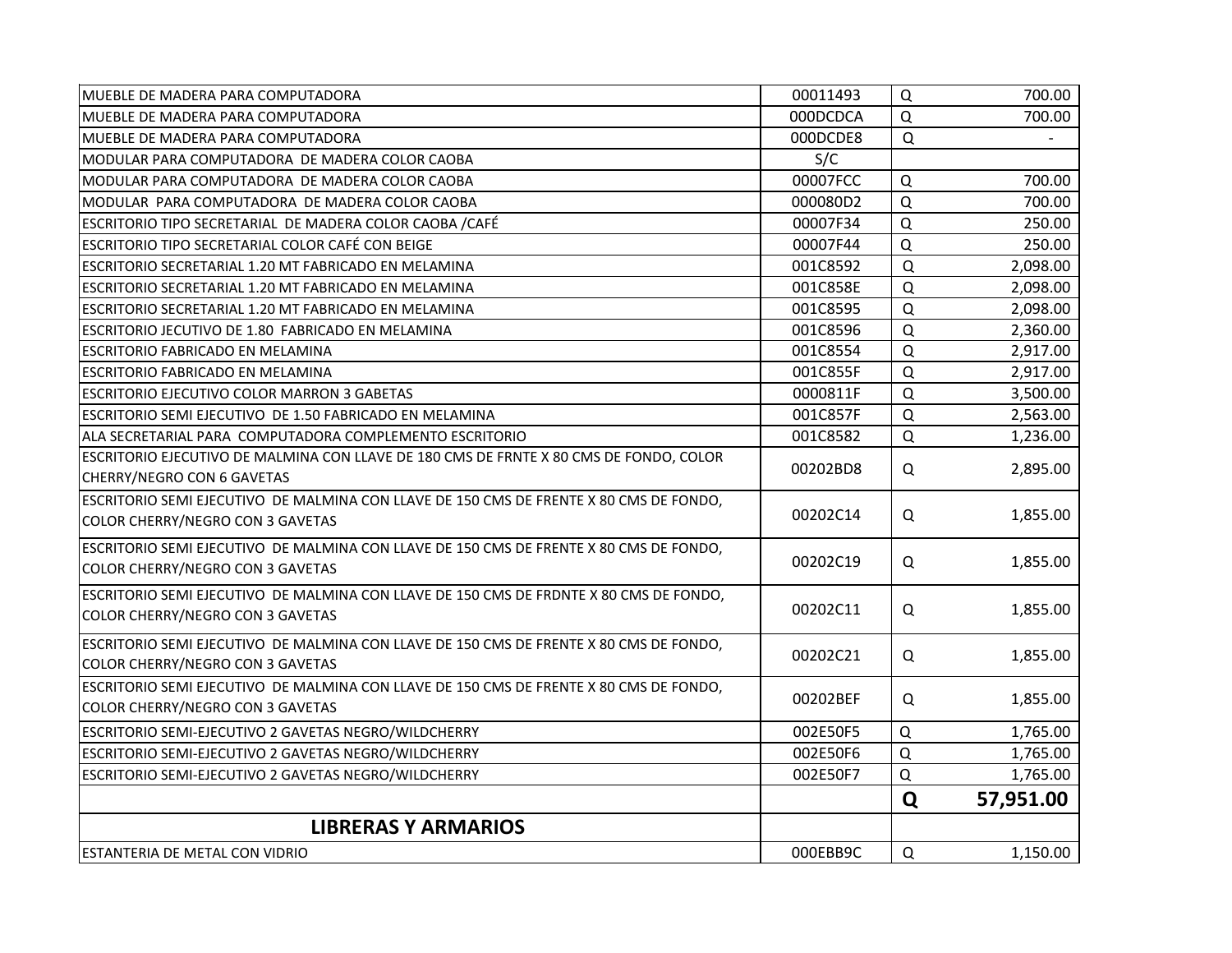| <b>ESTANTERIA DE METAL CON VIDRIO</b>                                                 | 000E6D8E | Q           | 1,700.00  |
|---------------------------------------------------------------------------------------|----------|-------------|-----------|
| LIBRERA 2 ENTREPAÑOS DE METAL COLOR BEIGE                                             | 0000812C | Q           | 1,150.00  |
| LIBRERA 2 ENTREPAÑOS DE METALCOLOR BEIGE                                              | 00008139 | Q           | 900.00    |
| LIBRERA 2 ENTREPAÑOS COLOR NEGRO                                                      | 0000BB64 | Q           | 900.00    |
| LIBRERA DE METAL COLOR NEGRO 55X45 X 18 CON VIDIRIO                                   | 0000BB5A | $\Omega$    | 900.00    |
| LIBRERA 2 ENTREPAÑOS DE METAL COLOR BEIGE                                             | 0000812A | $\Omega$    | 900.00    |
| LIBRERA DE MADERA CON VIDRIO COLOR GRIS                                               | 0000BB6B | $\Omega$    | 200.00    |
| LIBRERA DE MADERA CON VIDRIO COLOR GRIS                                               | 0000BB6F | $\Omega$    | 200.00    |
| LIBRERA DE METAL COLOR NEGRO 3 ENTREPAÑOS CON VIDRIO                                  | 000DCD1D | $\Omega$    | 1,000.00  |
| LIBRERA DE METAL COLOR NEGRO 3 ENTREPAÑOS CON VIDRIO                                  | 000EBB9F | Q           | 1,150.00  |
| LIBRERA DE 0.40 MTS DE ANCHO COMPLEMENTO DE LIBRERA                                   | 001C858A | $\Omega$    | 1,473.00  |
| LIBRERA DE 0.40 MTS DE ANCHO COMPLEMENTO DE LIBRERA                                   | 001C8586 | $\Omega$    | 1,473.00  |
| LIBRERA DE 0.80 MTS DE ANCHO CON PUERTAS DE VIDRIO                                    | 001C8585 | Q           | 1,799.00  |
| LIBRERA COLOR MARRON SIN VIDRIOS                                                      | 0000BB7F | Q           | 1,000.00  |
| ARMARIO PAPELERO METALICO COLOR NEGRO                                                 | 001C8545 | Q           | 1,865.00  |
| ARMARIO PAPELERO METALICO COLOR NEGRO                                                 | 001C8542 | Q           | 1,865.00  |
| ARMARIO PAPELERO METALICO COLOR NEGRO                                                 | 001C8547 | $\mathsf Q$ | 1,865.00  |
| ARMARIO GRANDE DE METAL COLOR NEGRO DE DOS PUERTAS CON CHAPA                          | 001F6DF2 | Q           | 5,775.00  |
| ARMARIO GRANDE DE METAL COLOR NEGRO DE DOS PUERTAS CON CHAPA                          | 001F6DF3 | Q           | 5,775.00  |
| ARMARIO DE METAL, COLOR NGRO, 4 ENTREPAÑOS MOVIBLES, MANECILLA CON LLAVE DE 90 CMS DE | 00202CAF | Q           | 1,520.00  |
| FRENTE X 36 CMS DE FONDO X 190 CMS DE ALTO                                            |          |             |           |
| ARMARIO DE METAL, COLOR NGRO, 4 ENTREPAÑOS MOVIBLES, MANECILLA CON LLAVE DE 90 CMS DE |          |             |           |
| FRENTE X 36 CMS DE FONDO X 190 CMS DE ALTO                                            | 00202CBB | Q           | 1,520.00  |
| ARMARIO DE METAL, COLOR NGRO, 4 ENTREPAÑOS MOVIBLES, MANECILLA CON LLAVE DE 90 CMS DE |          |             |           |
| FRENTE X 36 CMS DE FONDO X 190 CMS DE ALTO                                            | 00202C9C | Q           | 1,520.00  |
| ARMARIO DE METAL, COLOR NGRO, 4 ENTREPAÑOS MOVIBLES, MANECILLA CON LLAVE DE 90 CMS DE |          |             |           |
| FRENTE X 36 CMS DE FONDO X 190 CMS DE ALTO                                            | 00202CB6 | Q           | 1,520.00  |
| ARMARIO DE METAL, COLOR NGRO, 4 ENTREPAÑOS MOVIBLES, MANECILLA CON LLAVE DE 90 CMS DE |          |             |           |
| FRENTE X 36 CMS DE FONDO X 190 CMS DE ALTO                                            | 00202CAE | Q           | 1,520.00  |
| ARMARIO DE METAL, COLOR NGRO, 4 ENTREPAÑOS MOVIBLES, MANECILLA CON LLAVE DE 90 CMS DE |          |             |           |
| FRENTE X 36 CMS DE FONDO X 190 CMS DE ALTO                                            | 00202CB2 | Q           | 1,520.00  |
|                                                                                       |          | Q           | 42,160.00 |
| <b>EQUIPO DE COMPUTO</b>                                                              |          |             |           |
| COMPUTADORA PORTATIL MARCA TOSHIBA                                                    | 0000E9A1 | $\Omega$    | 9,640.00  |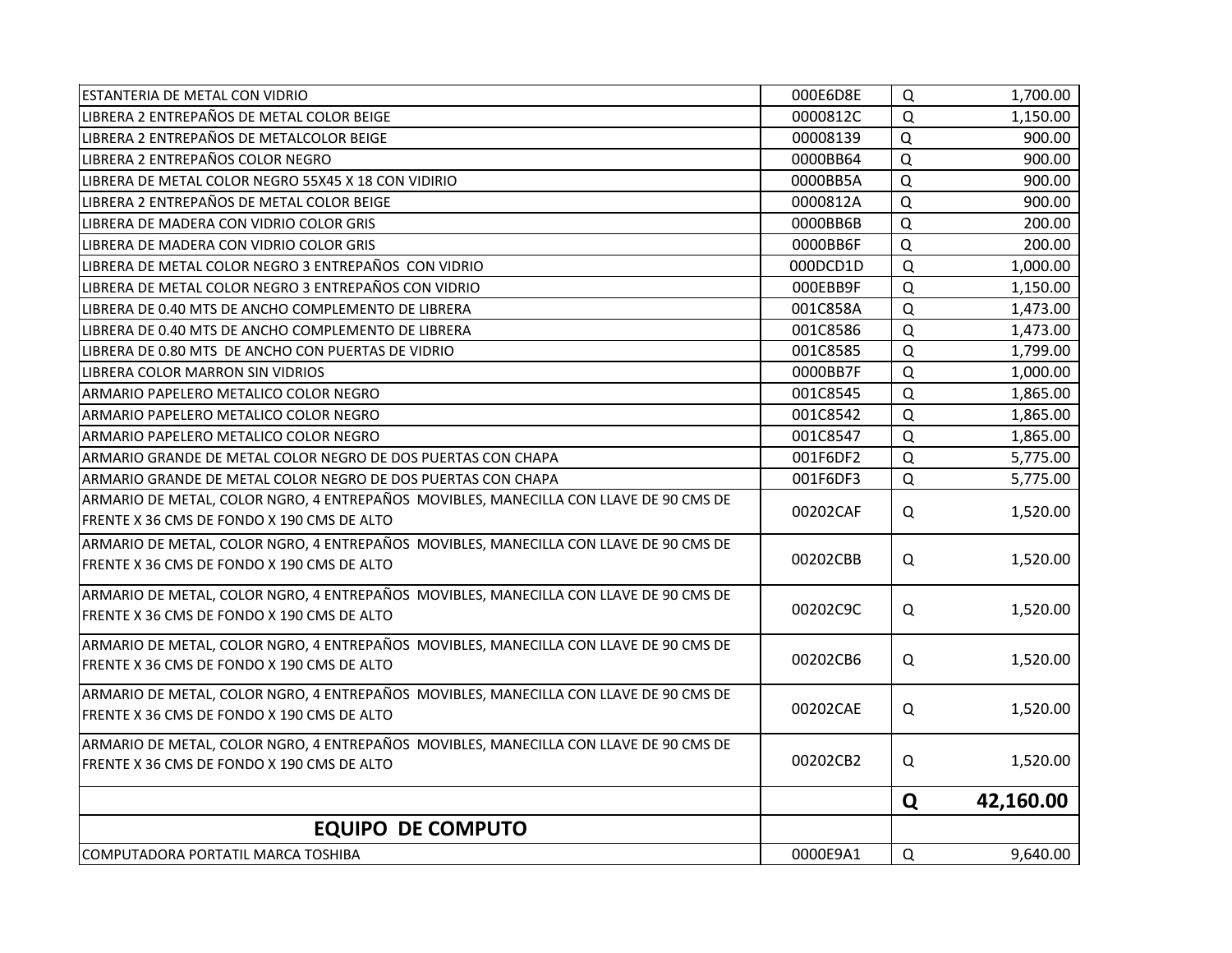| COMPUTADORA PORTATIL MARCA DELL MODELO LATTITUDE                                         | 0013C514 | Q           | 9,316.00                 |
|------------------------------------------------------------------------------------------|----------|-------------|--------------------------|
| COMPUTADORA PORTATIL MARCA DELL MODELO LATTITUDE                                         | 0013C436 | $\Omega$    | 9,316.00                 |
| <b>REGULADOR DE VOLTAJE</b>                                                              | 0000C057 | $\mathsf Q$ | 200.00                   |
| COMPUTADORA HP DC5700                                                                    | 001519D1 | $\mathsf Q$ |                          |
| COMPUTADORA HP DC5700                                                                    | 001519D2 | Q           | 9,474.50                 |
| COMPUTADORA DE ESCRITORIO DELL OPTIPLEX 775D, INTEL CORE 2 QUAD, 2.40HHZ, CACHE 8MB, 2GB |          |             |                          |
| DDR2 SDRAM 667MHZ, DVD+/-RW, HD 250GB SATA II, SISTEMA OPERATIVO WINDOWS VISTA,          | 0013B53B |             |                          |
| CPU/5KPNMH1, MONITOR/0G248H-CN-06248H-74261-88P-2CYB.SERIE/5KPNMH1                       |          | Q           | 8,409.00                 |
| COMPUTADORA DE ESCRITORIO DELL OPTIPLEX 775D, INTEL CORE 2 QUAD, 2.40HHZ, CACHE 8MB, 2GB |          |             |                          |
| DDR2 SDRAM 667MHZ, DVD+/-RW, HD 250GB SATA II, SISTEMA OPERATIVO WINDOWS VISTA,          | 0013B554 |             |                          |
| CPU/5KPNMH1, MONITOR/0G248H-CN-06248H-74261-88P-2CYB.SERIE/12KKH1                        |          | Q           | 8,409.00                 |
| COMPUTADORA DE ESCRITORIO DELL OPTIPLEX 775D, INTEL CORE 2 QUAD, 2.40HHZ, CACHE 8MB, 2GB |          |             |                          |
| DDR2 SDRAM 667MHZ, DVD+/-RW, HD 250GB SATA II, SISTEMA OPERATIVO WINDOWS VISTA,          | 0013B550 |             |                          |
| CPU/5KPNMH1, MONITOR/0G248H-CN-06248H-74261-88P-2CYB.                                    |          | Q           | 8,409.00                 |
| COMPUTADORA DE ESCRITORIO DELL OPTIPLEX 775D, INTEL CORE 2 QUAD, 2.40HHZ, CACHE 8MB, 2GB |          |             |                          |
| DDR2 SDRAM 667MHZ, DVD+/-RW, HD 250GB SATA II, SISTEMA OPERATIVO WINDOWS VISTA,          | 0013B268 |             |                          |
| CPU/5KPNMH1, MONITOR/0G248H-CN-06248H-74261-88P-2CYB.                                    |          | Q           | 8,409.00                 |
| COMPUTADORA DE ESCRITORIO MARCA DELL                                                     | 000DCE0A | $\mathsf Q$ |                          |
| COMPUTADORA DE ESCRITORIO MARCA DELL                                                     | 000DCE0D | $\mathsf Q$ | $\overline{\phantom{a}}$ |
| COMPUTADORA DE ESCRITORIO MARCA DELL                                                     | 000DCE04 | $\mathsf Q$ |                          |
| MOUSE OPTICO HP (COMPAC HP)                                                              | 001D22B0 | Q           | 60.00                    |
| MOUSE OPTICO HP (COMPAC HP)                                                              | 001D22CA | Q           | 60.00                    |
| MOUSE OPTICO HP (COMPAC HP)                                                              | 001D22CF | Q           | 60.00                    |
| MOUSE OPTICO HP (COMPAC HP)                                                              | 001D22C7 | Q           | 60.00                    |
| MOUSE OPTICO HP (COMPAC HP)                                                              | 001D22C8 | $\Omega$    | 60.00                    |
| CPU COMPAC HP 505 BMT (COMPAC HP)                                                        | 001D229D | Q           | 8,370.60                 |
| CPU COMPAC HP 505 BMT (COMPAC HP)                                                        | 001D2297 | Q           | 8,370.60                 |
| CPU COMPAC HP 505 BMT (COMPAC HP)                                                        | 001D2294 | Q           | 8,370.60                 |
| CPU COMPAC HP 505 BMT (COMPAC HP)                                                        | 001D2295 | $\mathsf Q$ | 8,370.60                 |
| CPU COMPAC HP 505 BMT (COMPAC HP)                                                        | 001D2299 | $\Omega$    | 8,370.60                 |
| TECLADO COLOR NEGRO (COMPAC HP)                                                          | 001D234B | $\Omega$    | 85.00                    |
| TECLADO COLOR NEGRO (COMPAC HP)                                                          | 001D233C | $\Omega$    | 85.00                    |
| TECLADO COLOR NEGRO (COMPAC HP)                                                          | 001D22DE | $\Omega$    | 85.00                    |
| TECLADO COLOR NEGRO (COMPAC HP)                                                          | 001D22E5 | $\Omega$    | 85.00                    |
| TECLADO COLOR NEGRO (COMPAC HP)                                                          | 001D22F7 | $\mathsf Q$ | 85.00                    |
|                                                                                          | 001D236F |             |                          |
| MONITOR LCD 19" GIRATORIO L-1940T MICROTOWER 300 ATX POWER SUPLY (HPL-1940 CNP54X28R)    |          | Q           | 1,750.00                 |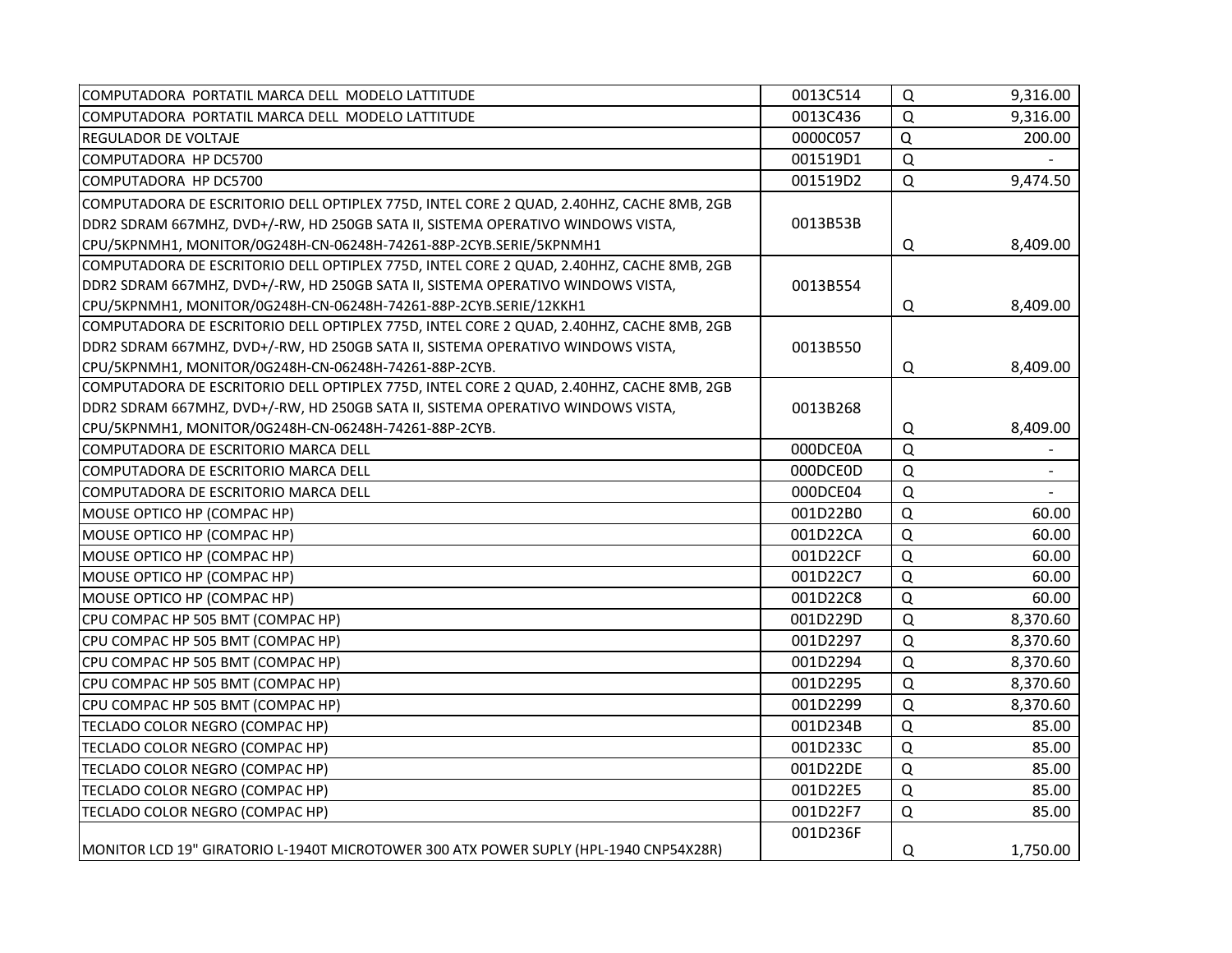|                                                                                                                        | 001D2372 |          |          |
|------------------------------------------------------------------------------------------------------------------------|----------|----------|----------|
| MONITOR LCD 19" GIRATORIO L-1940T MICROTOWER 300 ATX POWER SUPLY (HPL-1940 CNK 8010LQ5)                                |          | Q        | 1,750.00 |
| MONITOR LCD 19" GIRATORIO L-1940T MICROTOWER 300 ATX POWER SUPLY (HPL-1940 CNC 914PPBF)                                | 001D2374 | Q        | 1,750.00 |
| MONITOR LCD 19" GIRATORIO L-1940T MICROTOWER 300 ATX POWER SUPLY (HPL-1940 CNC 741NTQO)                                | 001D2370 | Q        | 1,750.00 |
| MONITOR LCD 19" GIRATORIO L-1940T MICROTOWER 300 ATX POWER SUPLY (HPL-1940 CNC 720NQ3T)                                | 001D2371 | Q        | 1,750.00 |
| UPS 500 VA 89-145 BATTERY BACK-UP (FORZA) AT -505-3110602446                                                           | 001D2385 | Q        | 661.00   |
| UPS 500 VA 89-145 BATTERY BACK-UP (FORZA) AT -505-3110602447                                                           | 001D2389 | $\Omega$ | 661.00   |
| UPS 500 VA 89-145 BATTERY BACK-UP (FORZA) AT -505-3110602451                                                           | 001D2383 | Q        | 661.00   |
| UPS 500 VA 89-145 BATTERY BACK-UP (FORZA) AT -505-3110602445                                                           | 001D2388 | Q        | 661.00   |
| REGULADOR DE VOLTAJE 500 VA TRIPON 75-140V 4 SALAS REGULADORAS Y BAJO BACK -UPCONPR (NIPPON<br>AMERICAN, AR 500 VA S/S | 001D238B | Q        | 500.00   |
| REGULADOR DE VOLTAJE 500 VA TRIPON 75-140V 4 SALAS REGULADORAS Y BAJO BACK -UPCONPR (NIPPON<br>AMERICAN, AR 500 VA S/S | 001D238C | Q        | 500.00   |
| ROUTER FUNCTION SWITCH NEXT 16 PUERTOS COLOR NEGRO                                                                     | 001C25A5 | Q        | 550.00   |
| REGULADOR DE VOLTAJE GOLDSOURCE AVR 2000S                                                                              | 001AE6E2 | Q        | 835.00   |
| COMPUTADORA PORTATIL, PROCESADOR INTEL CORE 13-37-370M, 2, 40 GHZ DE MEMORIA RAM, (HP, 379WM, 379541)                  | 001F7DDA | Q        | 6,150.00 |
| COMPUTADORA PORTATIL, PROCESADOR INTEL CORE 13-37-370M, 2, 40 GHZ DE MEMORIA RAM, (HP, 379WM, 379123)                  | 001F7DCE | Q        | 6,150.00 |
| COMPUTADORA PORTATIL, PROCESADOR INTEL CORE 13-37-370M, 2, 40 GHZ DE MEMORIA RAM, (HP, 379WM, 379187)                  | 001F7DD5 | Q        | 6,150.00 |
| COMPUTADORA PORTATIL, PROCESADOR INTEL CORE 13-37-370M,2,40 GHZ DE MEMORIA RAM, (HP,379WM,379496)                      | 001F7DD7 | Q        | 6,150.00 |
| COMPUTADORA PORTATIL, PROCESADOR INTEL CORE 13-37-370M, 2,40 GHZ DE MEMORIA RAM, (HP, 379WM, 379781)                   | 001F7DDC | Q        | 6,150.00 |
| COMPUTADORA PORTATIL, PROCESADOR INTEL CORE 13-37-370M,2,40 GHZ DE MEMORIA RAM, (HP,379WM,379642)                      | 001F7DDF | Q        | 6,150.00 |
| COMPUTADORA PORTATIL, PROCESADOR INTEL CORE 13-37-370M, 2, 40 GHZ DE MEMORIA RAM, (HP, 379WM, 379690)                  | 001F7DE0 | Q        | 6,150.00 |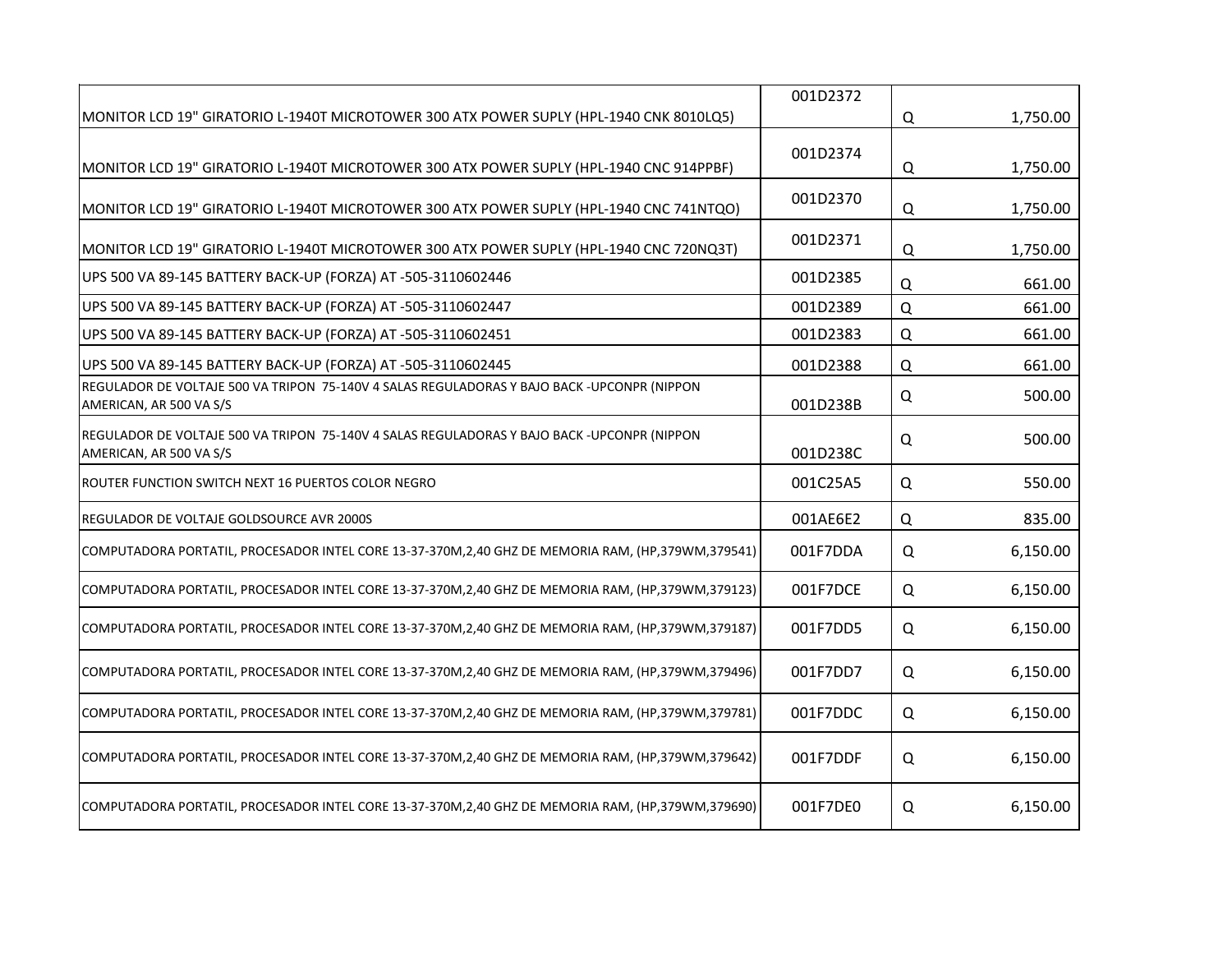| COMPUTADORA PORTATIL, PROCESADOR INTEL CORE 13-37-370M, 2, 40 GHZ DE MEMORIA RAM, (HP, 379WM, 379145) | 001F7DD1 | Q        | 6,150.00   |
|-------------------------------------------------------------------------------------------------------|----------|----------|------------|
| COMPUTADORA PORTATIL, PROCESADOR INTEL CORE 13-37-370M, 2, 40 GHZ DE MEMORIA RAM, (HP, 379WM, 379154) | 001F7DD2 | Q        | 6,150.00   |
| KEYBOARD FOLIO, IPAD 3 BLACK (IPAD 3 S/M, 722B6BB72277)                                               | 00283B1F | Q        | 999.00     |
| NEW IPAD 4 TH GEN WI-FI+4G 64GBWHT SERIE /SDMPJT39RF18G                                               | 00283B1B | Q        | 8,999.00   |
| MOUSE OPTICO INALAMBRICO NANO NEGRO KLIP XTREME (KLIP XTREME, KMP-310BK,121135744)                    | 0028B0F5 | Q        | 150.00     |
| MOUSE OPTICO INALAMBRICO NANO NEGRO KLIP XTREME (KLIP XTREME, KMP-310BK,121135728)                    | 0028B113 | Q        | 150.00     |
| SWITCH DE 8 PUERTOS 10/100 NEXXT S/N NW223NX T061210101471                                            | 0028B09E | $\Omega$ | 125.00     |
| TABLET GALAXY 2 10" 16GB 3 G WIFI (GALXY, S/M, 355848051159765)                                       | 0028D924 | $\Omega$ | 4,840.00   |
| BOCINAS CON WOOFER 2.1 KES-370KLIP XTREME KES-370,S/S                                                 | 0028D99E | Q        | 600.00     |
| UPS BACKUPS 1000VA. APC . S/M 53B1249X03642                                                           | 0028D985 | Q        | 1,485.00   |
| UPS BACKUPS 1000VA. APC . S/M 53B1249X03625                                                           | 0028D98F | Q        | 1,485.00   |
| UPS+ REGULADOR CL-750B-CA 110/120V (FORZA, CL-750B-CA,4113301114)                                     | 00292490 | Q        | 730.00     |
| UPS+ REGULADOR CL-750B-CA 110/120V (FORZA, CL-750B-CA,4113301116)                                     | 00292491 | Q        | 730.00     |
| UPS+ REGULADOR CL-750B-CA 110/120V (FORZA, CL-750B-CA,4113301115)                                     | 00292492 | Q        | 730.00     |
| UPS+ REGULADOR CL-750B-CA 110/120V (FORZA, CL-750B-CA,4113301117)                                     | 00292493 | Q        | 730.00     |
| UPS+ REGULADOR CL-750B-CA 110/120V (FORZA, CL-750B-CA,4113300106)                                     | 00292494 | Q        | 730.00     |
| UPS+ REGULADOR CL-750B-CA 110/120V (FORZA, CL-750B-CA,4113300107)                                     | 00292495 | Q        | 730.00     |
| UPS+ REGULADOR CL-750B-CA 110/120V (FORZA, CL-750B-CA,4113300108)                                     | 00292496 | $\Omega$ | 730.00     |
| UPS+ REGULADOR CL-750B-CA 110/120V (FORZA, CL-750B-CA,4113300109)                                     | 00292497 | Q        | 730.00     |
| UPS+ REGULADOR CL-750B-CA 110/120V (FORZA, CL-750B-CA,4113300214)                                     | 00292498 | Q        | 730.00     |
| <b>DISCO DURO EXTERNO</b>                                                                             | 002FB5A4 | Q        | 1,250.00   |
| COMPUTADORA PORTATIL HP ENVY 14-U187 LQ 151.7 GHZ,6GB MEMORIA RAM, HD1TB (HP,ENVY,5CD51<br>10 M7K)    | 0031420C | Q        | 6,850.00   |
| COMPUTADORA HO PROONE 400G1,19.5" PROCESADOR COR 15, 4GB RAM,500 GB D.D (HP, PROONE,<br>MXL4501F2T)   | 00314210 | Q        | 8,875.00   |
| COMPUTADORA HO PROONE 400G1,19.5" PROCESADOR COR 15, 4GB RAM,500 GB D.D (HP, PROONE,<br>MXL4501F32)   | 0031420F | Q        | 8,875.00   |
| COMPUTADORA HO PROONE 400G1,19.5" PROCESADOR COR 15, 4GB RAM,500 GB D.D (HP, PROONE,<br>MXL4501F3K)   | 0031420E | Q        | 8,875.00   |
|                                                                                                       |          | Q        | 243,417.50 |
|                                                                                                       |          |          |            |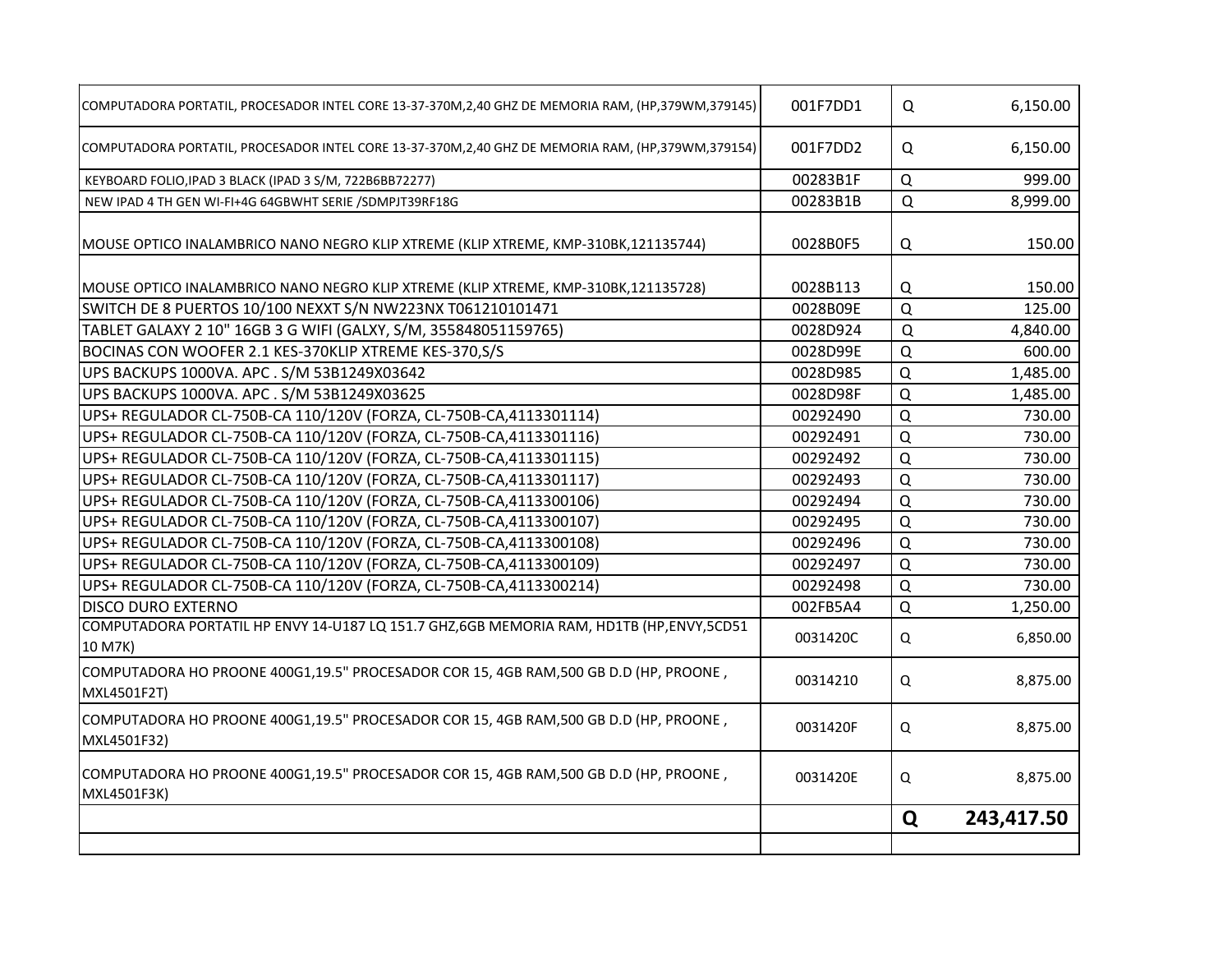| <b>IMPRESORAS</b>                                                                                               |          |             |           |
|-----------------------------------------------------------------------------------------------------------------|----------|-------------|-----------|
| IMPRESORA DUPLEX PARA CARNETS, CON KIT DE LIMPIEZA, CINTA IMCK (CS-320, S1 100Q14000011)                        | 001F7C7F | $\Omega$    | 15,500.00 |
| IMPRESORA EPSON FX 2190                                                                                         | 001B751F | $\mathsf Q$ | 4,750.00  |
| IMPRESORA CANON PIXMA 1600 COLOR GRIS                                                                           | 0000C7E0 | Q           | 500.00    |
| IMPRESORA CANON IP 1800 COLOR NEGRO                                                                             | 0000C36C | Q           | 200.00    |
| <b>IMPRESORA HP LASERJET 1022</b>                                                                               | S/C      | $\Omega$    |           |
| <b>IMPRESORA HP LASERJET 1022</b>                                                                               | S/C      | Q           |           |
| IMPRESORA CANON INJECT MP 250 MULTIFUNCIONAL PHOTO ALL IN ONE 4800 DPI ESTÁNDAR (CANON PIXMA MP<br>250 - 87855) | 001D2376 | Q           | 1,194.25  |
| IMPRESORA CANON INJECT MP 250 MULTIFUNCIONAL PHOTO ALL IN ONE 4800 DPI ESTÁNDAR (CANON PIXMA MP<br>250 - 86437) | 001D237B | Q           | 1,194.25  |
| IMPRESORA CANON INJECT MP 250 MULTIFUNCIONAL PHOTO ALL IN ONE 4800 DPI ESTÁNDAR (CANON PIXMA MP<br>250 - 86437) | 001D237C | Q           | 1,194.25  |
| IMPRESORA CANON INJECT MP 250 MULTIFUNCIONAL PHOTO ALL IN ONE 4800 DPI ESTÁNDAR (CANON PIXMA MP<br>250 - 87854) | 001D237D | Q           | 1,194.25  |
| IMPRESORA CANON MP 280 CON SISTEMA DE TINTA CONTINUA                                                            | 0020E3A8 | Q           | 710.00    |
| IMPRESORA CANON MULTIFUNCIONAL MP-280                                                                           | 0020E421 | Q           | 500.00    |
| IMPRESORA CANON MULTIFUNCIONAL MP-280                                                                           | 0020E448 | Q           | 500.00    |
| IMPRESORA CANON MULTIFUNCIONAL MP-280                                                                           | 0020E470 | Q           | 500.00    |
| IMPRESORA CANON MULTIFUNCIONAL MP-280                                                                           | 0020E485 | Q           | 500.00    |
| IMPRESORA CANON MULTIFUNCIONAL MP-280                                                                           | 0020E4AC | Q           | 500.00    |
| IMPRESORA CANON IP 2700 (CANON IP 2700,914103B00492AA21HPXK44011)                                               | 0028D96F | Q           | 350.00    |
| IMPRESORA CANON IP 2700 (CANON IP 2700,914103B00492AA21HPXK50219)                                               | 0028D960 | Q           | 350.00    |
| IMPRESORA CANON MX 391 MULTIFUNCIONAL (CANON, MX391, 916987B00492AA21LTYA00644)                                 | 0028D94D | Q           | 1,200.00  |
| IMPRESORA CANON MX 391 CON SITEMA CONTINUO (CANON, MX391,916987B00592AA21LUAA00227)                             | 0028D93A | Q           | 1,400.00  |
| IMPRESORA CANON MX 391 CON SITEMA CONTINUO (CANON, MX391,916987B00592AA21LUAA00227)                             | 0028D941 | Q           | 1,400.00  |
| IMPRESORA CANON MULTIFUNCIONAL MX471 (CANON, MX471, KJCW23269)                                                  | 00314215 | Q           | 900.00    |
| IMPRESORA CANON MULTIFUNCIONAL MX471 (CANON, MX471, KJCW23249)                                                  | 00314214 | Q           | 900.00    |
| IMPRESORA CANON MULTIFUNCIONAL MX471 (CANON, MX471, KJCW23251)                                                  | 00314213 | Q           | 900.00    |
| IMPRESORA CANON MULTIFUNCIONAL MX471 (CANON, MX471, KJCW23388)                                                  | 00314212 | Q           | 900.00    |
| IMPRESORA EPSON MULTIFUNCIONAL L555 (EPSON, L555, S4VY 188622)                                                  | 00314211 | Q           | 2,925.00  |
|                                                                                                                 |          | Q           | 40,162.00 |
| <b>EQUIPO DE AMPLIFICACION</b>                                                                                  |          |             |           |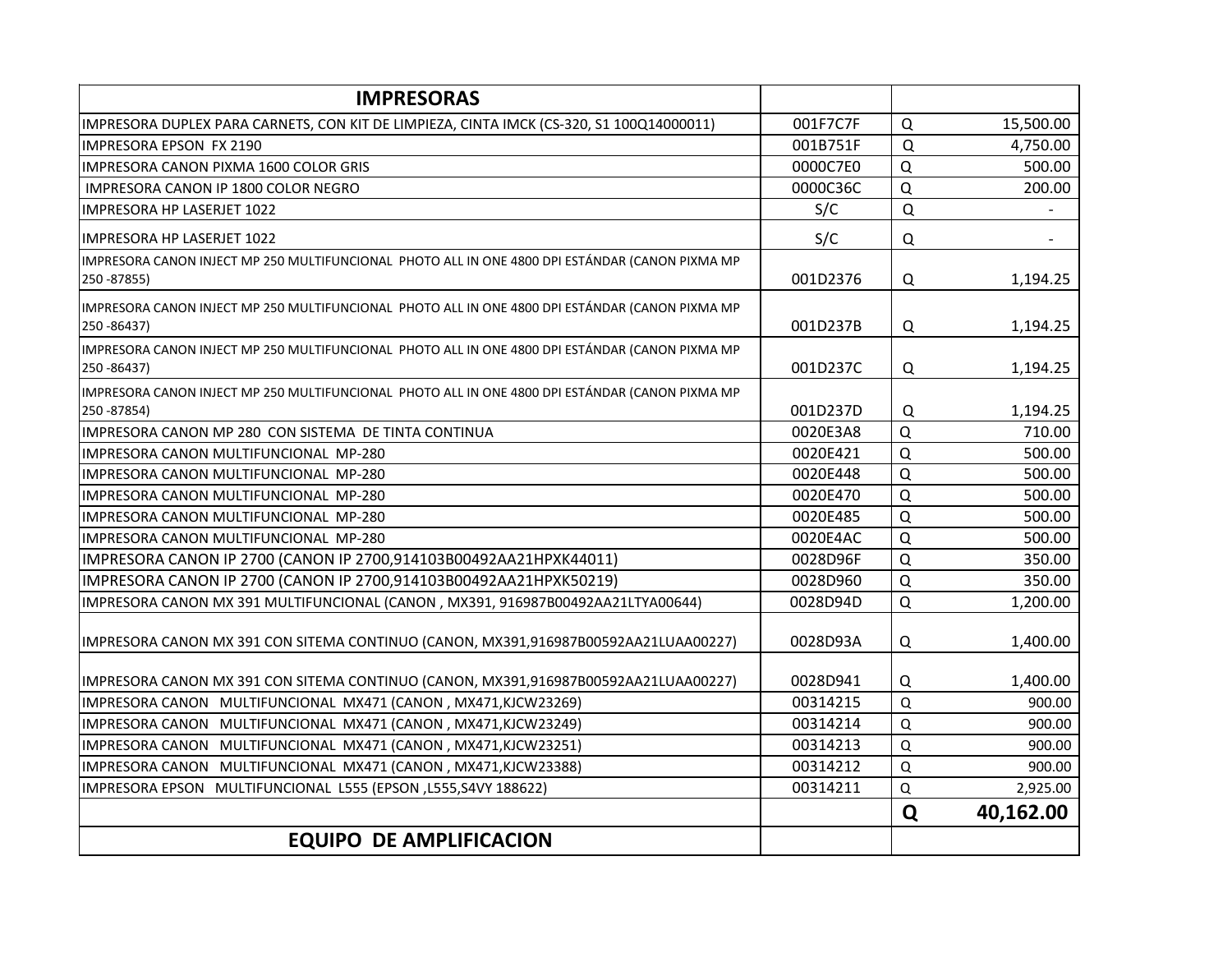| COMBO DE AMPLIFICACION QUE INCLUYE CONSOLA, PEAVEY DE 8 CANALES DOBLE ECUALIZADOR 810<br>WATS, 2 BOCINAS PEAVEY MODELO PV 215 2 MICROFONOS INALAMBRICOS MARCA SHUKE MODELO IPG<br>48, 1 JUEGO DE CABLES PARA INSTALACION | 0013A95B | Q        | 10,875.00 |
|--------------------------------------------------------------------------------------------------------------------------------------------------------------------------------------------------------------------------|----------|----------|-----------|
| PODER CERWIN VEGA CV5000NA                                                                                                                                                                                               | 001F7B11 | Q        | 6,100.00  |
| MICROFONO INALAMBRICO JTS US8010/PT 900BD+CM201B SOLAPA 100MTS DE ALCALCE UHF                                                                                                                                            | 001F7B6B | Q        | 1,350.00  |
| MICROFONO INALAMBRICO JTS US8010/PT 900BD+CM201B SOLAPA 100MTS DE ALCALCE UHF                                                                                                                                            | 001F7B79 | Q        | 1,350.00  |
| MICROFONO INALAMBRICO JTS US8010/PT 900BD+CM201B SOLAPA 100MTS DE ALCALCE UHF                                                                                                                                            | 001F7B7A | Q        | 1,350.00  |
| MICROFONO INALAMBRICO JTS US8010/PT 900BD+CM201B SOLAPA 100MTS DE ALCALCE UHF                                                                                                                                            | 001F7B72 | Q        | 1,350.00  |
| MICROFONO INALAMBRICO JTS US8010/PT 900BD+CM201B SOLAPA 100MTS DE ALCALCE UHF                                                                                                                                            | 001F7B65 | Q        | 1,350.00  |
| MICROFONO INALAMBRICO JTS US8010/PT 900BD+CM201B SOLAPA 100MTS DE ALCALCE UHF                                                                                                                                            | 001F7B60 | Q        | 1,350.00  |
| PAR DE BOCINAS PASIVAS LS C215W2 1000W RMS                                                                                                                                                                               | 001F7B48 | Q        | 7,900.00  |
| SISTEMA INALAMBRICO JTS US9001D/MH8900MANO,100MTS DE ALCALDE UHF                                                                                                                                                         | 001F7B8C | Q        | 3,000.00  |
| SISTEMA INALAMBRICO JTS US9001D/MH8900MANO,100MTS DE ALCALDE UHF                                                                                                                                                         | 001F7B81 | Q        | 3,000.00  |
| CABLE CONSOLA A PODER KIRLIN MW 220 8M XLR                                                                                                                                                                               | 001F7B8E | Q        | 150.00    |
| CABLE CONSOLA A PODER KIRLIN MW 220 8M XLR                                                                                                                                                                               | 001F7B91 | Q        | 150.00    |
| CABLE BOCINA KIRLIN SBC 127 15 M SPEAKON                                                                                                                                                                                 | 001F7B94 | Q        | 250.00    |
| CABLE BOCINA KIRLIN SBC 127 15 M SPEAKON                                                                                                                                                                                 | 001F7B92 | Q        | 250.00    |
| MICROFONO SHURE SM58 (SHURE, SM58, S/S)                                                                                                                                                                                  | 00292478 | Q        | 1,300.00  |
| JUEGO DE BOCINAS MARCA PEAVEY PV215                                                                                                                                                                                      | 002A74EC | Q        | 3,800.00  |
|                                                                                                                                                                                                                          |          | Q        | 44,875.00 |
|                                                                                                                                                                                                                          |          |          |           |
| <b>EQUIPO DE COCINA</b>                                                                                                                                                                                                  |          |          |           |
| 1 DISPENSADOR DE AGUA FRIA - CALIENTE                                                                                                                                                                                    | 0000DAE5 | $\Omega$ | 1,250.00  |
| REFRIGERADOR PEQUEÑO                                                                                                                                                                                                     | 0000D883 | Q        | 2,300.00  |
| CAFETRA MARCA WEST BEND MODELO 33600 CON CAPACIDAD PARA 100 TAZAS                                                                                                                                                        | S/C      | Q        |           |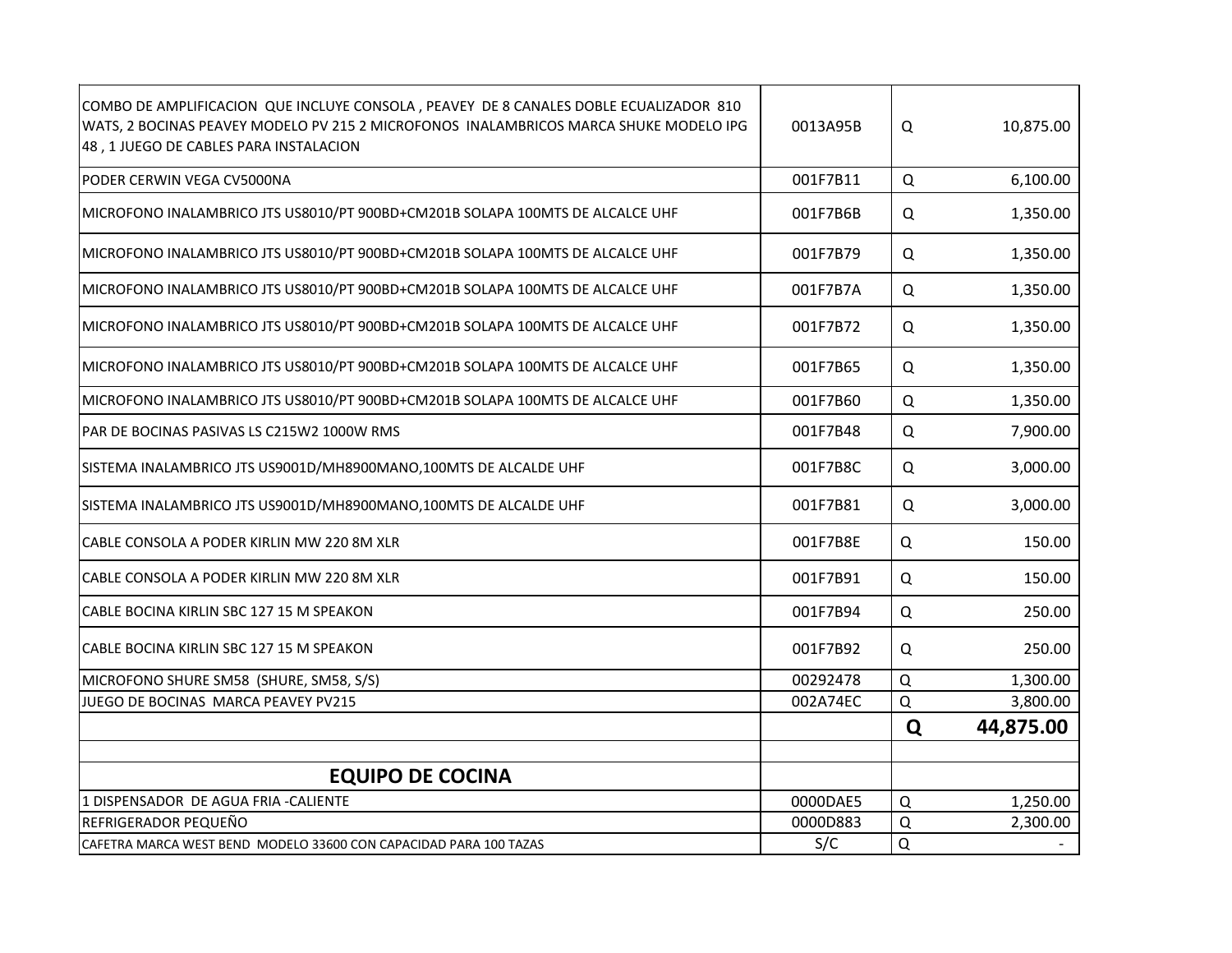| CAFETRA MARCA WEST BEND MODELO 33600 CON CAPACIDAD PARA 100 TAZAS        | S/C      | Q           |           |
|--------------------------------------------------------------------------|----------|-------------|-----------|
| IMESA REDONDA DE 1.20 MTS DE DIAMETRO FABRICADO EN MELAMINA              | 001C8600 | Q           | 1,272.00  |
| PERCOLADORA 50 TAZAS MARCA ROCHEDO                                       | 00209538 | $\Omega$    | 490.00    |
| HORNO MICROONDAS MARCA PANASONIC                                         | 0020E6E2 | $\Omega$    | 1,100.00  |
| <b>DISPENSADOR</b>                                                       | 0020E706 | Q           | 1,735.00  |
| <b>DISPENSADOR</b>                                                       | 0020E716 | $\Omega$    | 1,735.00  |
| CARRETILLA                                                               | 0020E898 | Q           | 1,860.00  |
| REFRIGERADRO MARCA WHIRLPOOL LNT2031D SERIE VS31069211 COLOR GRIS        | 002AA3B5 | Q           | 4,125.00  |
|                                                                          |          | Q           | 15,867.00 |
| <b>INSTRUMENTOS MUSICALES</b>                                            |          |             |           |
| TROMPETA LARGA DE 3 LLAVES COLOR DORADO MARCA ANTIGUA WINDS              | 001EA6ED | Q           | 2,750.00  |
| TROMPETA LARGA DE 3 LLAVES COLOR DORADO MARCA ANTIGUA WINDS              | 001EA6E7 | Q           | 2,750.00  |
| TROMPETA LARGA DE 3 LLAVES COLOR DORADO MARCA ANTIGUA WINDS              | 001EA6EA | Q           | 2,750.00  |
| CLARINETE MARCA PALMER COLOR DORADO                                      | 001E6663 | Q           | 1,833.33  |
| CLARINETE MARCA PALMER COLOR DORADO                                      | 001E6665 | Q           | 1,833.33  |
| CLARINETE MARCA PALMER COLOR DORADO                                      | 001E665C | Q           | 1,833.34  |
| BOMBO NO. 28 COLOR BLANCO CON SU RESPECTIVO ATRIL Y ARNES MARCA SUPERIOR | 001E6AF0 | Q           | 2,000.00  |
| CAJA DE GOLPE MODELO N Z1412B CON CARGADOR MARCA RANGER                  | 001EF925 | Q           | 2,900.00  |
| <b>TROMBON</b>                                                           | 0000DA8C | $\Omega$    | 1,400.00  |
| <b>TUBA</b>                                                              | 0001077C | Q           | 900.00    |
| JUEGO DE PLATOS GRANDES PARA BANDA COLOR DORADO MARZA ZILDIJAN           | 001EA6F4 | Q           | 2,800.00  |
| TROMBON MARCA OLS AMERICAN COLOR DORADO                                  | 001E666A | Q           | 4,480.00  |
| <b>BOMBO</b>                                                             | 00059342 | $\Omega$    | 400.00    |
| TROMBON MARCA MAXTONE TTCS3T/LI                                          | 0020E6B6 | $\mathsf Q$ | 3,000.00  |
| <b>SAXOFON MARCA VENEZIA 64306</b>                                       | 0020E6CB | $\Omega$    | 4,000.00  |
| SAXOFON ALTO MARCA VENEZIA                                               | 002A7103 | Q           | 4,300.00  |
| SAXOFON ALTO MARCA VENEZIA                                               | 002A7102 | $\Omega$    | 4,300.00  |
| <b>SAXOFON TENOR MARCA STELA</b>                                         | 002A7104 | Q           | 4,700.00  |
| <b>EQUIPO DE SONIDO</b>                                                  | 000107DB | $\Omega$    | 950.00    |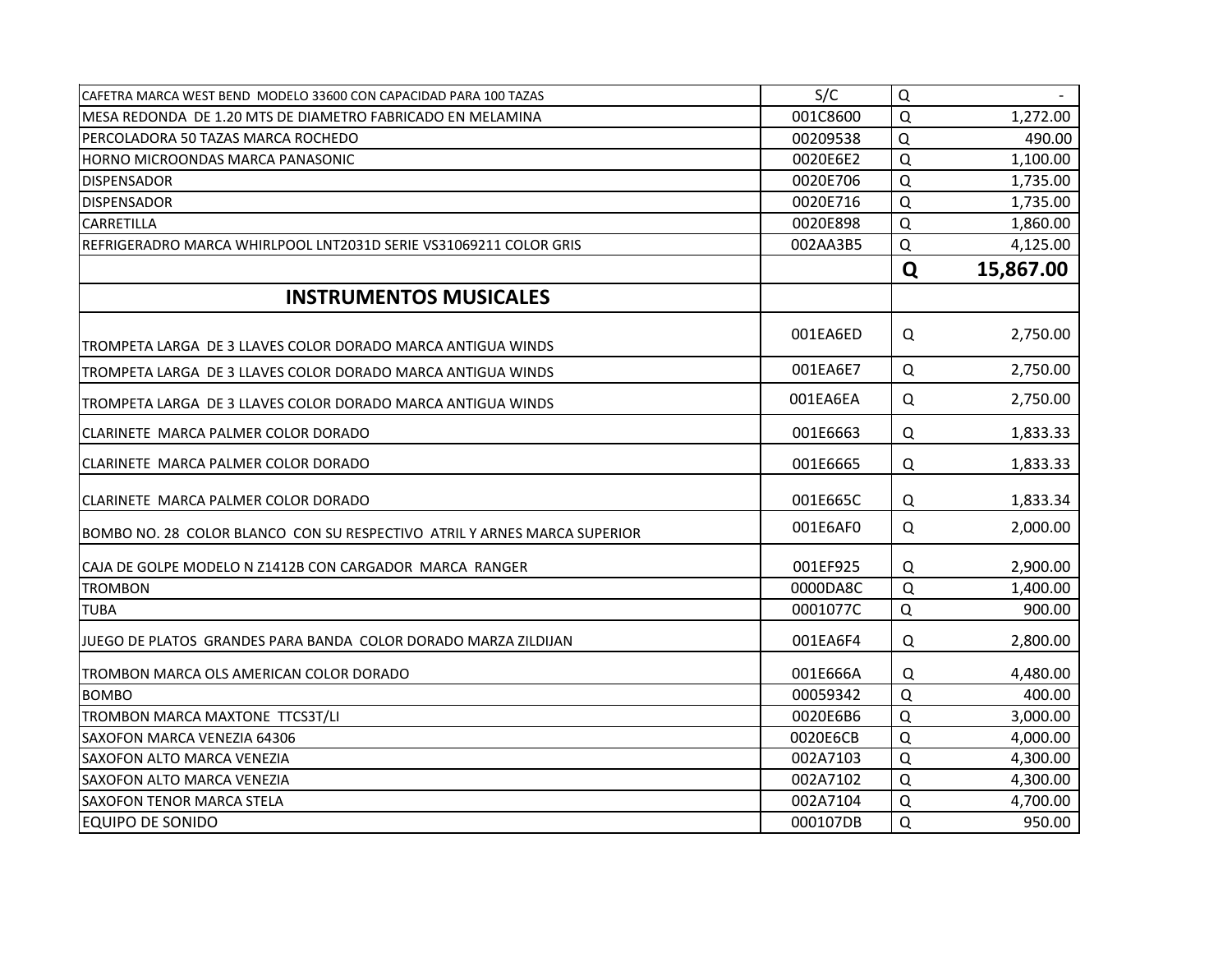| SOUXAFONO MARCA SUPERIOR COLOR SILVER 3 PISTONES CROMADOS MOLEO JBSH-110                               | 002EDF13 | Q              | 22,000.00 |
|--------------------------------------------------------------------------------------------------------|----------|----------------|-----------|
|                                                                                                        |          | Q              | 71,880.00 |
| <b>PAPELERAS</b>                                                                                       |          |                |           |
| <b>PAPELERA DE METAL</b>                                                                               | 00057DDB | $\Omega$       | 75.00     |
| PAPELERA DE METAL                                                                                      | 0005820A | $\Omega$       | 75.00     |
| <b>PAPELERA DE METAL</b>                                                                               | 00058EB4 | $\Omega$       | 50.00     |
| <b>PAPELERA DE METAL</b>                                                                               | 00058E77 | $\overline{Q}$ | 75.00     |
| PAPELERA DE METAL                                                                                      | 000581B9 | $\mathsf Q$    | 75.00     |
| PAPELERA DE METAL                                                                                      | 00058A2F | Q              | 75.00     |
|                                                                                                        |          | Q              | 425.00    |
| <b>MESAS</b>                                                                                           |          |                |           |
| MESA DE CONFERENCIAS TIPO ELIPTICA PARA 8 PERSONAS                                                     | 001C856A | $\Omega$       | 2,004.00  |
| MESA PEQUEÑA COLOR NEGRO DE MELAMINA                                                                   | 0000CEB1 | $\mathsf Q$    | 75.00     |
| MESA PEQUEÑA COLOR NEGRO DE METAL PARA MAQUINA DE ESCRIBIR                                             | 0000CE8E | $\Omega$       | 75.00     |
| MESITA DE METAL COLOR BEIGE PARA MAQUINA DE ESCRIBIR                                                   | 0000D84A | $\mathsf Q$    | 75.00     |
| <b>BOTIQUIN DE MADERA Y VIDRIO</b>                                                                     | 000E76D7 | $\mathsf Q$    | 290.00    |
| <b>ESCUDO DE ARMAS</b>                                                                                 | 00057CCD | $\Omega$       | 56.00     |
|                                                                                                        |          | Q              | 2,575.00  |
|                                                                                                        |          |                |           |
| <b>EQUIPO FOTOGRAFICO</b>                                                                              |          |                |           |
| CAMARA FOTOGRAFICA DIGITAL MARCA CANON POWER SHOT A 480 3.0 OPTICAL ZOON                               | 0000DAA0 | $\Omega$       | 2,784.00  |
| CAMARA DIGITAL DSC-W570 16 SONY COLOR NEGRO (SONY DSC-W570 8376252)                                    | 001FBD18 | $\Omega$       | 1,899.00  |
| CAMARA DIGITAL DSC-W570 16 SONY COLOR NEGRO (SONY DSC-W570 8603132)                                    | 001FBD13 | Q              | 1,899.00  |
|                                                                                                        |          | Q              | 6,582.00  |
| <b>EQUIPO DE VIGILANCIA</b>                                                                            |          |                |           |
| EQUIPO DE VIGILANCIA INSTALADO EN CIRCUITO CERRADO DE EDIFICIO DE GOBERNACION DEP, (AVTECH,<br>SM, S/S | 001F7C71 | Q              | 35,383.57 |
| <b>MAQUINAS DE ESCRIBIR</b>                                                                            |          |                |           |
| MAQUINA DE ESCRIBIR MECANICA MARCA REMINGTON                                                           | 0000CD59 | $\Omega$       | 250.00    |
| MAQUINA DE ESCRIBIR MECANICA MARCA ROYAL                                                               | 0000CD93 | $\Omega$       | 250.00    |
| MAQUINA DE ESCRIBIR MECANICA                                                                           | 0000CE03 | $\Omega$       | 250.00    |
| MAQUINA DE ESCRIBIR MECANICA                                                                           | 00059B21 | $\Omega$       | 500.00    |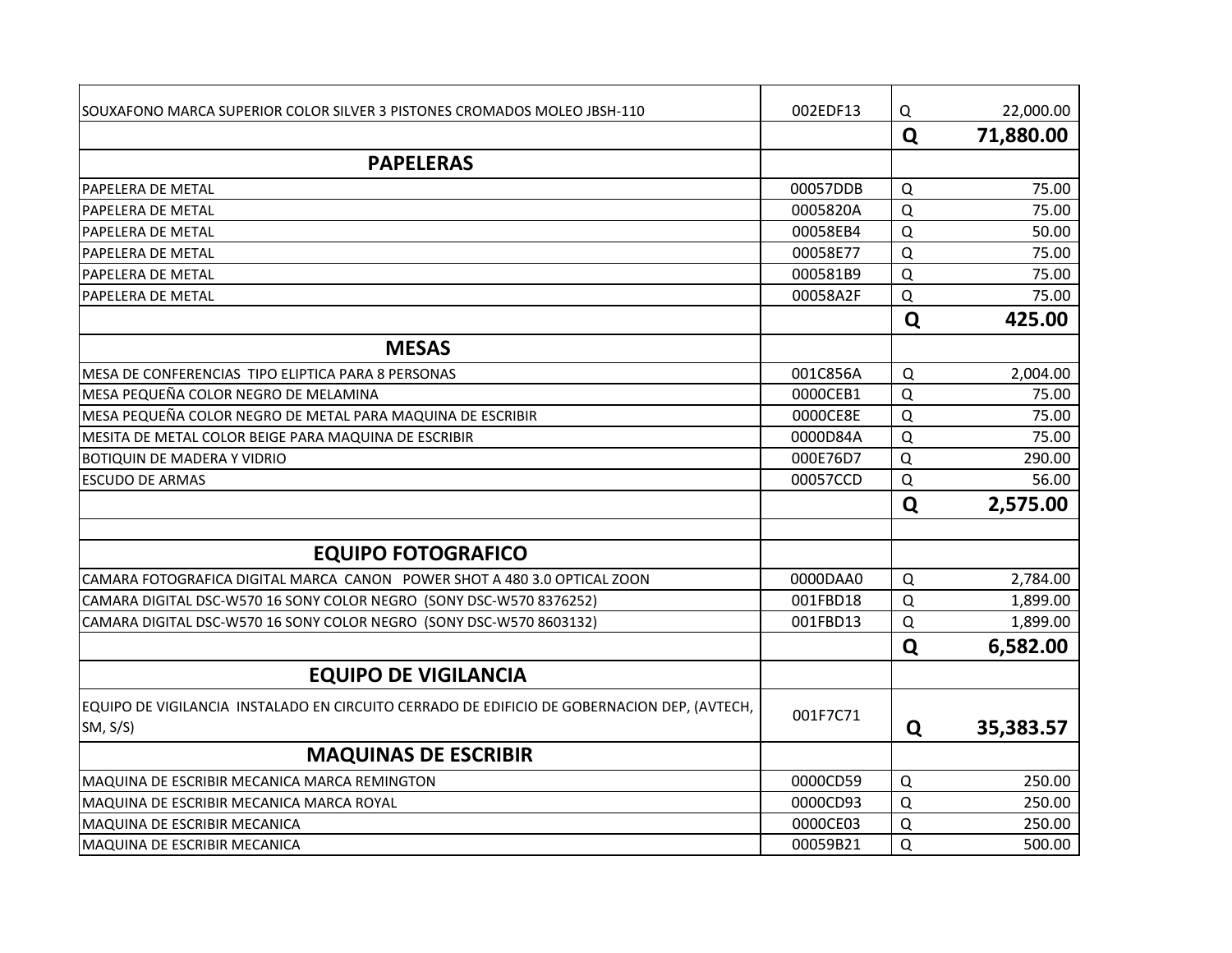|                                                                                                                                                                                                 |          | Q        | 1,250.00   |
|-------------------------------------------------------------------------------------------------------------------------------------------------------------------------------------------------|----------|----------|------------|
| <b>FOTOCOPIADORA</b>                                                                                                                                                                            |          |          |            |
| FOTOCOCOPIADORA MARCA SHARP M-ARM 257                                                                                                                                                           | 0013B241 | $\Omega$ | 29,500.00  |
|                                                                                                                                                                                                 |          | Q        | 29,500.00  |
| <b>VEHICULOS</b>                                                                                                                                                                                |          |          |            |
| PICK-UP DOBLE CABINA MARCA TOYOTA HILUX MODELO 2007 COLOR CORINTO OBSCURO MICA SERIE KVN                                                                                                        | 001EB01E |          |            |
| 261-PRMSY6, DIESEL 4 CILINDROS                                                                                                                                                                  |          | Q        | 205,502.00 |
| CAMIONETA MARCA MITSUBISHI NATIVA COLOR CORINTO ARENA                                                                                                                                           | 000DCE2A | $\Omega$ |            |
|                                                                                                                                                                                                 |          | Q        | 205,502.00 |
| <b>APARATOS TELEFONICOS</b>                                                                                                                                                                     |          |          |            |
| FAX MARCA PANASONIC COLOR NEGRO                                                                                                                                                                 | 0013B203 | $\Omega$ | 1,695.00   |
| FAX MARCA PANASONIC KX-FT937LA COLOR NEGRO                                                                                                                                                      | 0013A96A | $\Omega$ | 1,695.00   |
| PLANTA TELEFONICA MARCA PANASONIC MODELO KX TEM 824 INSTALADA INCLUYE 1 CENTRAL<br>TELEFONICA KX TEM 8241 1 TELEFONO PROPIETARIO KXT-7730 15 TELEFONOS PANASONIC KX TSS00<br><b>COLOR NEGRO</b> | 0013B252 | Q        | 29,000.00  |
| MODEM 4G HUAWEI E367 (D PLAN G NAV RGE ESP 5GB (HUAWEI, S/M 353615043027695)                                                                                                                    | 002511BC | Q        | 150.00     |
| TELFONO CELULAR IPHONE 4GS 16GB BLACK (D) PLAN 700-24 MESES No. 56974844/MICRO SIM TARJETA<br>(D) SERIE 895020101253374119 (IPHONE 4GS13068000968760)                                           | 00215658 | Q        | 985.00     |
| PLANTA TELEFONICA KX-TE5824LA CENTRAL 3 LINEAS 8 EXTENSIONES EXPA A 8X24                                                                                                                        | 002E3E6C | Q        | 2,500.00   |
| TARJETA PARA PLANTA TELEFONICA KX-TE82483X 3 LINEAS 8 EXTENSIONES HIBRIDAS                                                                                                                      | 002E3E76 | Q        | 2,342.00   |
|                                                                                                                                                                                                 |          | Q        | 38,367.00  |
| <b>EQUIPO AUDIVISUAL</b>                                                                                                                                                                        |          |          |            |
| TELEVISOR MARCA SHARP DE 24 PULGADAS                                                                                                                                                            | 0000CC67 | $\Omega$ | 5,850.00   |
| PROYECTOR MARCA EPSON S10 POWERLITE Y PANTALLA                                                                                                                                                  | 001F25C6 | $\Omega$ | 6,600.00   |
| RADIO REPRODUCTOR DVD MARCA HIPNOTIC                                                                                                                                                            | 001AE6C9 | $\Omega$ | 3,000.00   |
| RADIOGRABADORA CE65515 SERIE No. 0912006044                                                                                                                                                     | 0028B695 | $\Omega$ | 375.00     |
| RADIOGRABADORA SONY, ZS-RS09CP                                                                                                                                                                  | 0029222A | Q        | 1,100.00   |
|                                                                                                                                                                                                 |          | Q        | 16,925.00  |
| <b>SALAS</b>                                                                                                                                                                                    |          |          |            |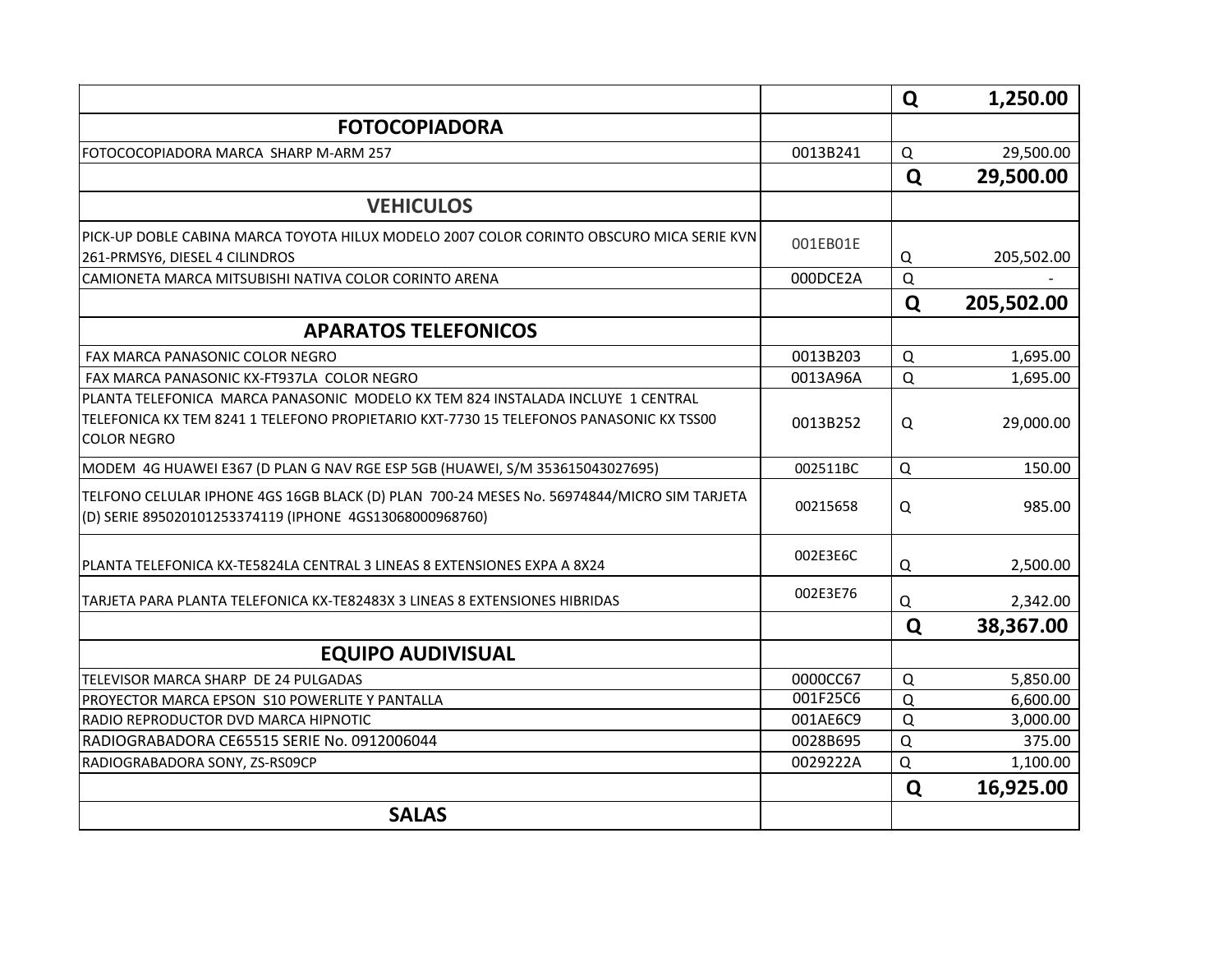| AMUEBLADO DE SALA ESTILO CONCHA 3-1-1 CON MESA DE CENTRO EN TELA INDIAN COTTON COLOR      |          |             |              |
|-------------------------------------------------------------------------------------------|----------|-------------|--------------|
| CORINTO.                                                                                  | 001D2277 | Q           | 4,500.00     |
| AMUEBLADO DE CUERINA NEGRO                                                                | 0000D85E | $\Omega$    | 450.00       |
| SALA ESTILO LAOS 3 PIEZAS COLOR CAFÉ                                                      | 002B6CA9 | Q           | 8,000.00     |
|                                                                                           |          | Q           | 12,950.00    |
| <b>EXTINTORES</b>                                                                         |          |             |              |
| EXTINTOR KIDDE ABC, MOD 10 TCM (KIDDE ABD, S/S)                                           | 00204B33 | Q           | 765.00       |
| EXTINTOR KIDDE ABC, MOD 10 TCM (KIDDE ABD, S/S)                                           | 00204B40 | $\Omega$    | 765.00       |
| EXTINTOR KIDDE ABC, MOD 10 TCM (KIDDE ABD, S/S)                                           | 00204B46 | $\Omega$    | 765.00       |
| GPS ALTA SENSIBILIDAD, ALTIMETRO BRUJULA MARCA GARMIN, MODELO ETREX30 (GARMIN, ETREXM 30, |          |             |              |
| 2DV044475)                                                                                | 00202E1F | Q           | 2,752.00     |
| TALADRO DE 1/2 " MODELO 6455 SKIL                                                         | 0020955A | Q           | 500.00       |
|                                                                                           |          | Q           | 5,547.00     |
| <b>EQUIPO DE OFICINA</b>                                                                  |          |             |              |
| <b>ENCUADRENADORA TAHSIN</b>                                                              | 00292472 | $\mathsf Q$ | 2,905.00     |
| ENGARGOLADORA SPIRAL BINDING MACHINE                                                      | 00292474 | Q           | 4,205.00     |
| <b>GUILLOTINA</b>                                                                         | 0020E984 | $\Omega$    | 450.00       |
|                                                                                           |          | Q           | 7,560.00     |
|                                                                                           |          |             |              |
| <b>BIENES INMUEBLES</b>                                                                   |          |             |              |
| <b>TERRENO CON CASA</b>                                                                   | 0000DB72 | Q           | 100,000.00   |
|                                                                                           |          |             |              |
| <b>TOTAL</b>                                                                              |          |             | 1,042.606.16 |
|                                                                                           |          |             |              |
| <b>COMPRAS MES DE JULIO 2014</b>                                                          | NO. BIEN |             | <b>VALOR</b> |
|                                                                                           |          |             |              |
| ESCRITORIO SEMI-EJECUTIVO 2 GAVETAS NEGRO/WILDCHERRY                                      | 002E50F5 | Q           | 1,765.00     |
| ESCRITORIO SEMI-EJECUTIVO 2 GAVETAS NEGRO/WILDCHERRY                                      | 002E50F6 | $\Omega$    | 1,765.00     |
| ESCRITORIO SEMI-EJECUTIVO 2 GAVETAS NEGRO/WILDCHERRY                                      | 002E50F7 | $\Omega$    | 1,765.00     |
| SILLA SECRETARIAL CON BRAZOS COLOR NEGRO                                                  | 002E3E40 | Q           | 590.00       |
| SILLA SECRETARIAL CON BRAZOS COLOR NEGRO                                                  | 002E3E41 | Q           | 590.00       |
| SILLA SECRETARIAL CON BRAZOS COLOR NEGRO                                                  | 002E3E42 | Q           | 590.00       |
| PLANTA TELEFONICA KX-TE5824LA CENTRAL 3 LINEAS 8 EXTENSIONES EXPA A 8X24                  | 002E3E6C | Q           | 2,500.00     |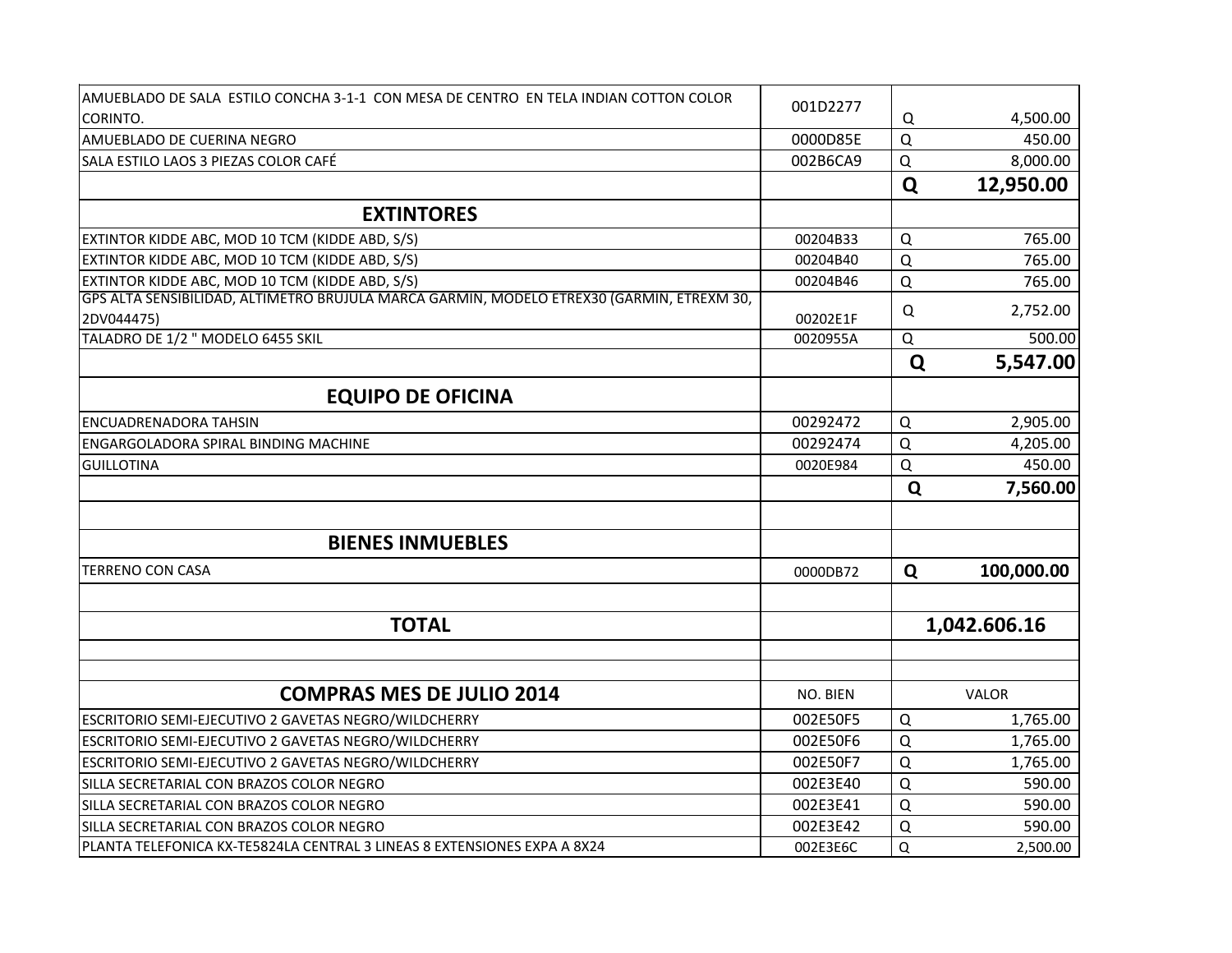| TARJETA PARA PLANTA TELEFONICA KX-TE82483X 3 LINEAS 8 EXTENSIONES HIBRIDAS                          | 002E3E76     | Q | 2,342.00   |
|-----------------------------------------------------------------------------------------------------|--------------|---|------------|
| <b>COMPRAS MES DE AGOSTO 2014</b>                                                                   |              |   |            |
| SOUXAFONO MARCA SUPERIOR COLOR SILVER 3 PISTONES CROMADOS MOLEO JBSH-110                            | 002EDF13     | Q | 22,000.00  |
| <b>COMPRAS MES DE NOVIEMBRE 2014</b>                                                                |              |   |            |
| <b>DISCO DURO EXTERNO</b>                                                                           | 02FB5A4      | Q | 1,250.00   |
|                                                                                                     | <b>TOTAL</b> | Q | 35,157.00  |
| <b>COMPRAS MES DE MAYO 2015</b>                                                                     |              |   |            |
| COMPUTADORA PORTATIL HP ENVY 14-U187 LQ 15.7 GHZ,6GB MEMORIA RAM, HD1TB (HP,ENVY,5CD51<br>10 M7K)   | 0031420C     |   | Q6,850.00  |
| COMPUTADORA HP PROONE 400G1,19.5" PROCESADOR COR 15, 4GB RAM,500 GB D.D (HP, PROONE,<br>MXL4501F2T) | 00314210     |   | Q8,875.00  |
| COMPUTADORA HP PROONE 400G1,19.5" PROCESADOR COR 15, 4GB RAM,500 GB D.D (HP, PROONE,<br>MXL4501F32) | 0031420F     |   | Q8,875.00  |
| COMPUTADORA HP PROONE 400G1,19.5" PROCESADOR COR 15, 4GB RAM,500 GB D.D (HP, PROONE,<br>MXL4501F3K) | 0031420E     |   | Q8,875.00  |
| <b>IMPRESORA CANON</b><br>MULTIFUNCIONAL MX471 (CANON, MX471, KJCW23269)                            | 00314215     |   | Q900.00    |
| <b>IMPRESORA CANON</b><br>MULTIFUNCIONAL MX471 (CANON, MX471, KJCW23249)                            | 00314214     |   | Q900.00    |
| MULTIFUNCIONAL MX471 (CANON, MX471, KJCW23251)<br><b>IMPRESORA CANON</b>                            | 00314213     |   | Q900.00    |
| IMPRESORA CANON MULTIFUNCIONAL MX471 (CANON, MX471, KJCW23388)                                      | 00314212     |   | Q900.00    |
| IMPRESORA EPSON MULTIFUNCIONAL L555 (EPSON, L555, S4VY 188622)                                      | 00314211     |   | Q2,925.00  |
| <b>TOTAL DE LA COMPRA</b>                                                                           |              |   | Q40,000.00 |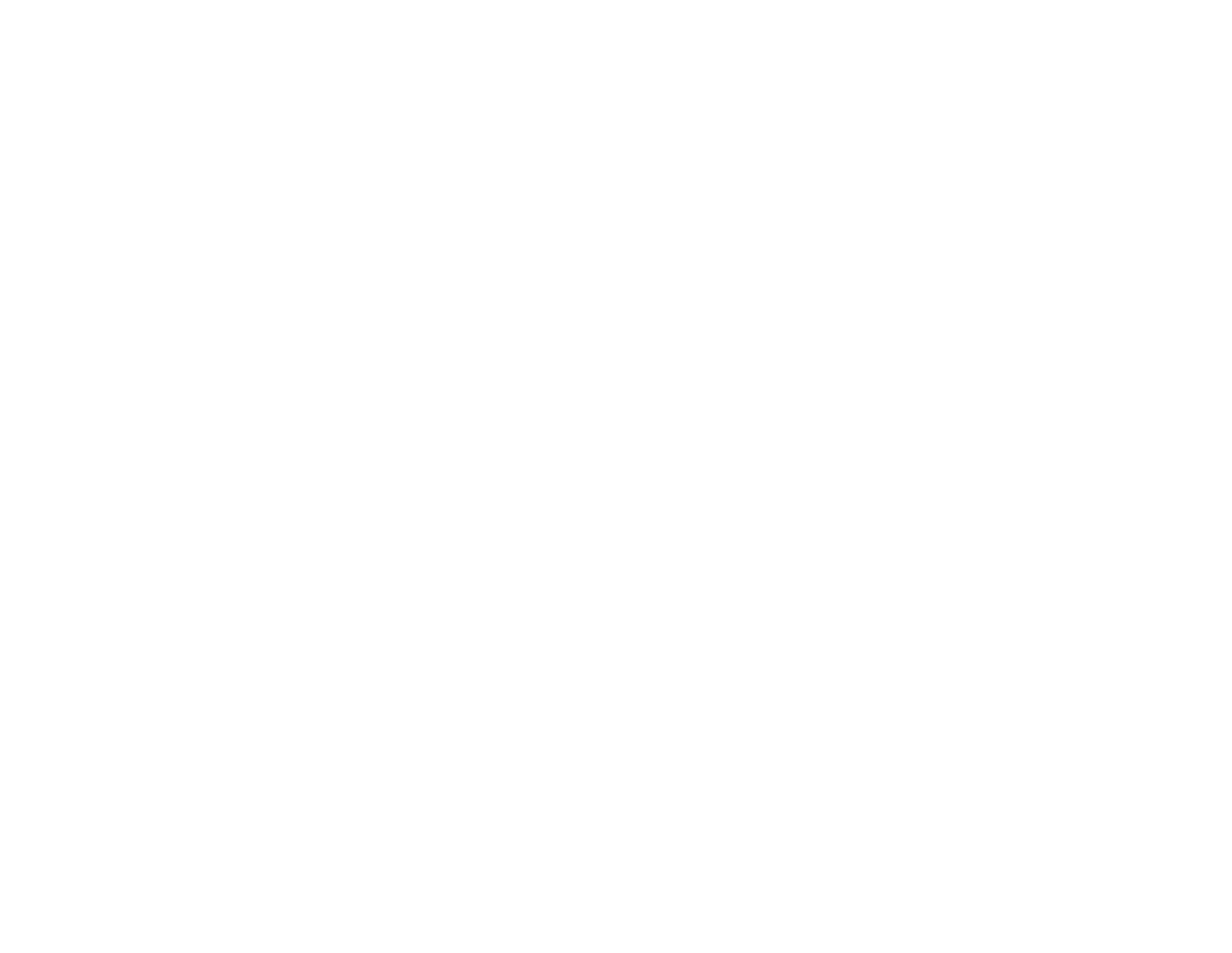INGRID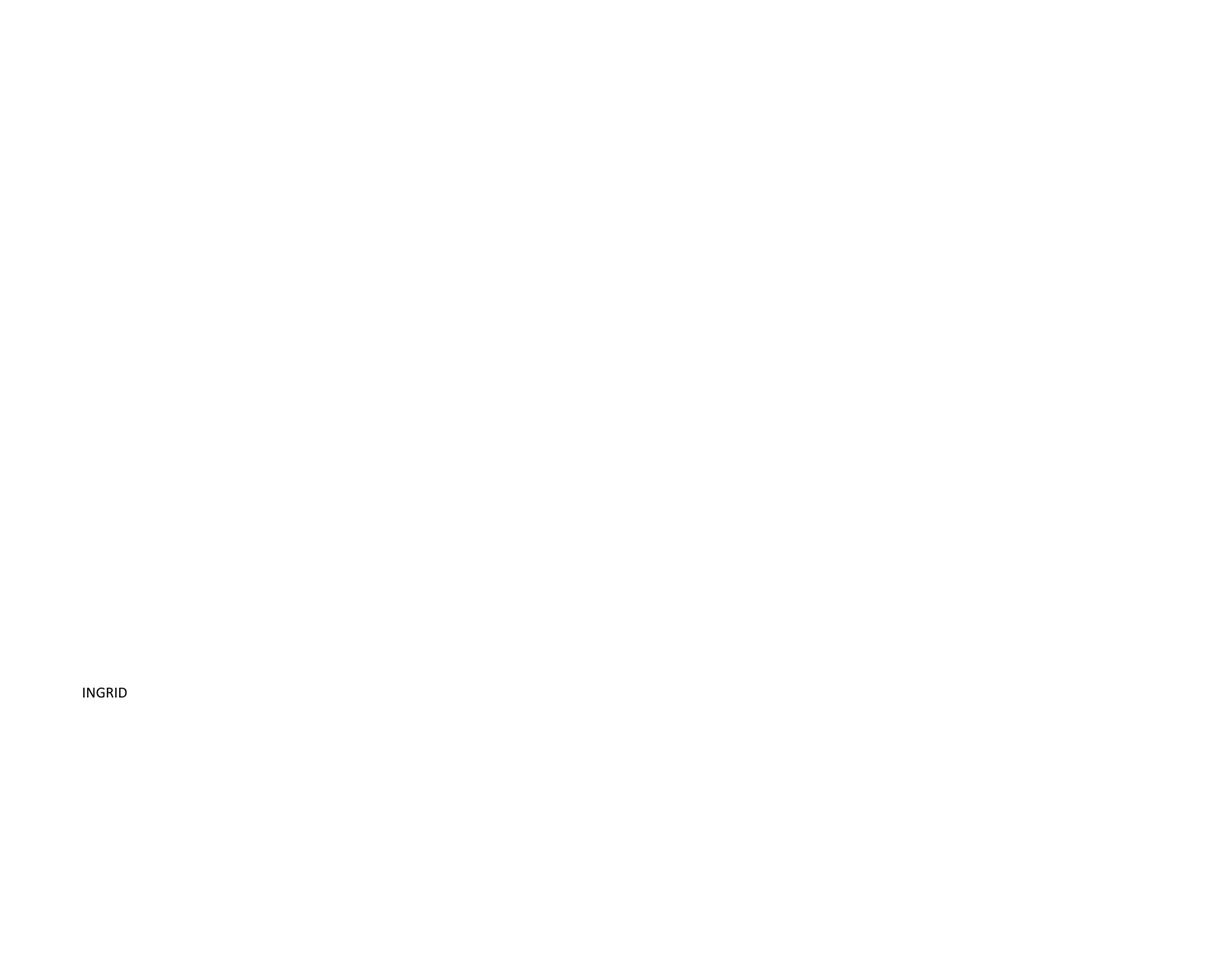|                                                                                                                                                                                                                                                                                                                             | <b>COMPRAS MAYO 2018</b> |           |                                        |                    |             |                  |  |  |  |  |
|-----------------------------------------------------------------------------------------------------------------------------------------------------------------------------------------------------------------------------------------------------------------------------------------------------------------------------|--------------------------|-----------|----------------------------------------|--------------------|-------------|------------------|--|--|--|--|
| <b>DESCRIPCIÓN</b>                                                                                                                                                                                                                                                                                                          | No. BIEN                 | VALOR     | <b>PROVEEDOR</b>                       | <b>RESPONSABLE</b> | No. TARJETA | <b>UBICACIÓN</b> |  |  |  |  |
| COMPUTADORA DE ESCRITORIO TODO EN UNO CAPACIDAD DURO:1 TERABYT;<br>CONEXIÓN INALAMABRICA: WIFI Y BLUETOO: MEMORIA RA: 4; PROCESADOR 2<br>NUCLEOS A 2.4 GIGIAHERCIOS; USB, RJ45 SISITEMA OPERATIVO CON<br>LICENCIAMIENT, TAMAÑO E PANTALLA: 21.5 PULGADAS; TIPO MEMORIA RAM<br>TIPO DE PANTALLA LED(HP 22-B201A, 8CC8080QKP) | 003B94CF                 | Q4,999.00 | <b>TECNOLOGÍA Y</b><br><b>SISTEMAS</b> |                    |             |                  |  |  |  |  |
| COMPUTADORA DE ESCRITORIO TODO EN UNO CAPACIDAD DURO:1 TERABYT;<br>CONEXIÓN INALIMABRICA: WIFI Y BLUETOO: MEMORIA RA: 4; PROCESADOR 2<br>NUCLEOS A 2.4 GIGIAHERCIOS; USB, RJ45 SISITEMA OPERATIVO CON<br>LICENCIAMIENT, TAMAÑO E PANTALLA: 21.5 PULGADAS; TIPO MEMORIA RAM<br>TIPO DE PANTALLA LED(HP 22-B201A, 8CC80804T5) | 003B94D4                 | Q4,999.00 | <b>TECNOLOGÍA Y</b><br><b>SISTEMAS</b> |                    |             |                  |  |  |  |  |
| <b>TOTAL</b>                                                                                                                                                                                                                                                                                                                |                          |           |                                        | Q9,998.00          |             |                  |  |  |  |  |

| <b>COMPRAS MAYO 2018</b>                                                                                                                                                                                                                                                                                                                           |          |           |                                        |                    |             |                  |  |  |  |
|----------------------------------------------------------------------------------------------------------------------------------------------------------------------------------------------------------------------------------------------------------------------------------------------------------------------------------------------------|----------|-----------|----------------------------------------|--------------------|-------------|------------------|--|--|--|
| <b>DESCRIPCIÓN</b>                                                                                                                                                                                                                                                                                                                                 | No. BIEN | VALOR     | <b>PROVEEDOR</b>                       | <b>RESPONSABLE</b> | No. TARJETA | <b>UBICACIÓN</b> |  |  |  |
| UNIDAD DE PODER INITERRUMPIDO(UPS) ALARMA AUIDIBLE; CAPACIDAD DE<br>CARGA; 1000 VOLTAMPERI; FRECUENCIA; 60 HERCI; NUMERO DE TOMAS 10;<br>PANEL DE CONTROL: LCD, TIEMPO DE RESPALDO DE BATERIA 4A 8 MINUTO;<br>TOPOLOGÍA; LINEA INTERACTIVA; VOLTAJE DE ENTRADA 120 VOLTIO; VOLTAJE<br>DE SALIDA: 115 A 120 VOLTIO (APC, BACK-UPS Pro 3B1806X27267) | 003B94DE | Q1,610.00 | <b>TECNOLOGÍA Y</b><br><b>SISTEMAS</b> |                    |             |                  |  |  |  |
| UNIDAD DE PODER INITERRUMPIDO(UPS) ALARMA AUIDIBLE; CAPACIDAD DE<br>CARGA; 1000 VOLTAMPERI; FRECUENCIA; 60 HERCI; NUMERO DE TOMAS 10;<br>PANEL DE CONTROL: LCD, TIEMPO DE RESPALDO DE BATERIA 4A 8 MINUTO;<br>TOPOLOGÍA; LINEA INTERACTIVA; VOLTAJE DE ENTRADA 120 VOLTIO; VOLTAJE<br>DE SALIDA: 115 A 120 VOLTIO (APC, BACK-UPS Pro 3B1806X28780) | 003B94DF | Q1,610.00 | <b>TECNOLOGÍA Y</b><br><b>SISTEMAS</b> |                    |             |                  |  |  |  |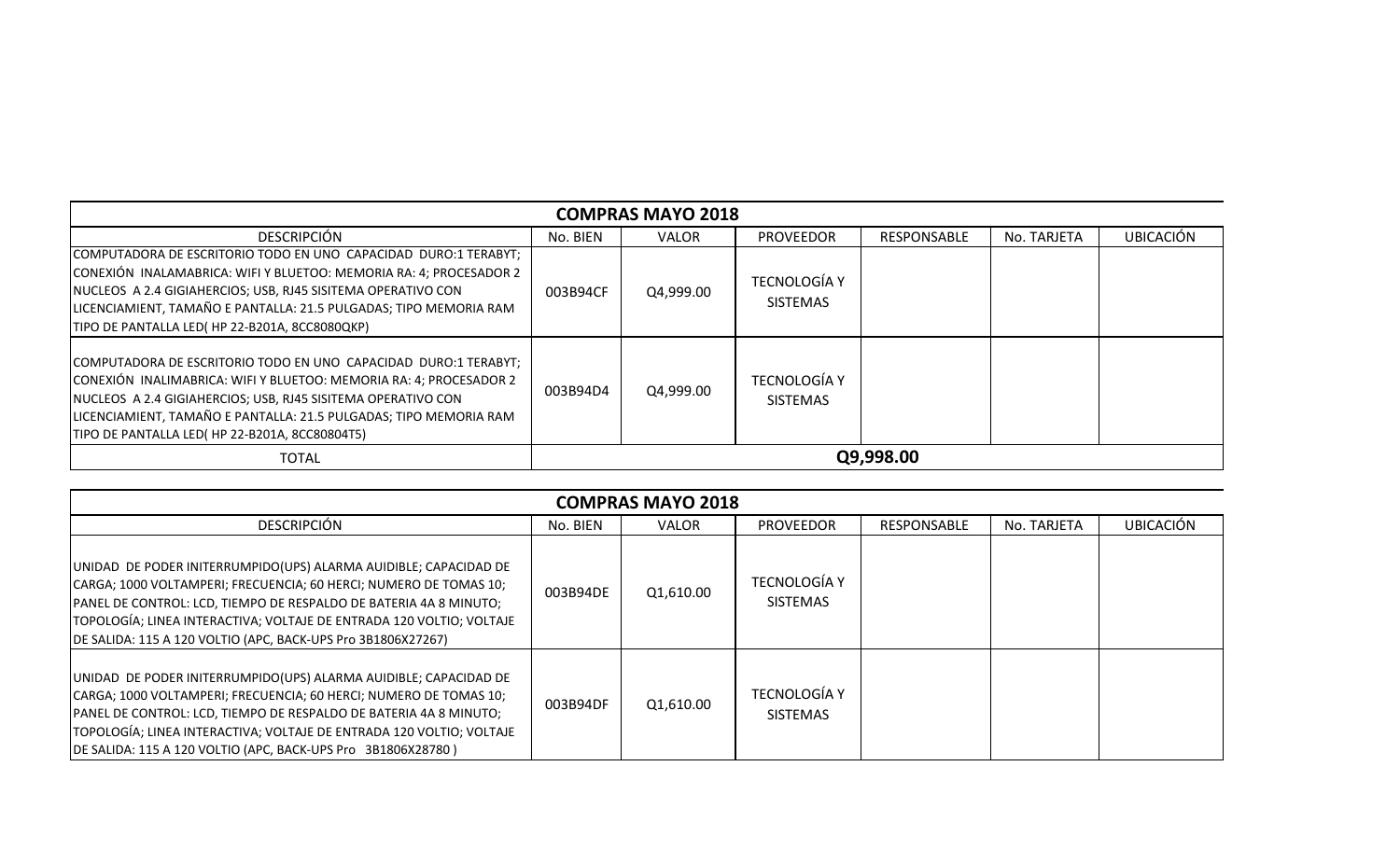| TELEVISOR CONEXIÓN HDMI: SI; FULL HD; SI; PANTALLA LED; PUERTOS<br>EXTERNOS; PC PUERTOS EXTERNOS; VIDEO, PUERTOS EXTERNO; USB<br>RESOLUCIÓN 1920X1080 PIXELES; SISITEMA ANALOGICO, SSITEMA DIGITAL;<br>TAMAÑO:40 PULGADAS ( SONY; KDL-40W655D, S016458260-H)                                                                                       | 003C8128 | Q5,000.00                 | <b>AGENCIAS WAY</b>                    | <b>ZORY</b>        | 467         | <b>RECEPCIÓN</b> |
|----------------------------------------------------------------------------------------------------------------------------------------------------------------------------------------------------------------------------------------------------------------------------------------------------------------------------------------------------|----------|---------------------------|----------------------------------------|--------------------|-------------|------------------|
| <b>DESCRIPCIÓN</b>                                                                                                                                                                                                                                                                                                                                 | No. BIEN | <b>VALOR</b>              | <b>PROVEEDOR</b>                       | <b>RESPONSABLE</b> | No. TARJETA | <b>UBICACIÓN</b> |
|                                                                                                                                                                                                                                                                                                                                                    |          | <b>COMPRAS JULIO 2018</b> |                                        |                    |             |                  |
| <b>TOTAL</b>                                                                                                                                                                                                                                                                                                                                       |          |                           |                                        | Q8,050.00          |             |                  |
| UNIDAD DE PODER INITERRUMPIDO(UPS) ALARMA AUIDIBLE; CAPACIDAD DE<br>CARGA; 1000 VOLTAMPERI; FRECUENCIA; 60 HERCI; NUMERO DE TOMAS 10;<br>PANEL DE CONTROL: LCD, TIEMPO DE RESPALDO DE BATERIA 4A 8 MINUTO;<br>TOPOLOGÍA; LINEA INTERACTIVA; VOLTAJE DE ENTRADA 120 VOLTIO; VOLTAJE<br>DE SALIDA: 115 A 120 VOLTIO (APC, BACK-UPS Pro 3B1806X27411) | 003B94E3 | Q1,610.00                 | <b>TECNOLOGÍA Y</b><br><b>SISTEMAS</b> |                    |             |                  |
| UNIDAD DE PODER INITERRUMPIDO(UPS) ALARMA AUIDIBLE; CAPACIDAD DE<br>CARGA; 1000 VOLTAMPERI; FRECUENCIA; 60 HERCI; NUMERO DE TOMAS 10;<br>PANEL DE CONTROL: LCD, TIEMPO DE RESPALDO DE BATERIA 4A 8 MINUTO;<br>TOPOLOGÍA; LINEA INTERACTIVA; VOLTAJE DE ENTRADA 120 VOLTIO; VOLTAJE<br>DE SALIDA: 115 A 120 VOLTIO (APC, BACK-UPS Pro 3B1806X28790) | 003B94E2 | Q1,610.00                 | <b>TECNOLOGÍA Y</b><br><b>SISTEMAS</b> |                    |             |                  |
| UNIDAD DE PODER INITERRUMPIDO(UPS) ALARMA AUIDIBLE; CAPACIDAD DE<br>CARGA; 1000 VOLTAMPERI; FRECUENCIA; 60 HERCI; NUMERO DE TOMAS 10;<br>PANEL DE CONTROL: LCD, TIEMPO DE RESPALDO DE BATERIA 4A 8 MINUTO;<br>TOPOLOGÍA; LINEA INTERACTIVA; VOLTAJE DE ENTRADA 120 VOLTIO; VOLTAJE<br>DE SALIDA: 115 A 120 VOLTIO (APC, BACK-UPS Pro 3B1806X28788) | 003B94E1 | Q1,610.00                 | <b>TECNOLOGÍA Y</b><br><b>SISTEMAS</b> |                    |             |                  |

| 2018<br><b>RAS JULIC</b><br><b>COMPRAS</b> |          |       |                  |                    |                                                          |                  |  |
|--------------------------------------------|----------|-------|------------------|--------------------|----------------------------------------------------------|------------------|--|
| <b>DESCRIPCIÓN</b>                         | No. BIEN | VALOR | <b>PROVEEDOR</b> | <b>RESPONSABLE</b> | TADIET/<br>No.<br>$\cdot$ 1 $\prime$ 1<br><b>IANJEIA</b> | <b>UBICACIÓN</b> |  |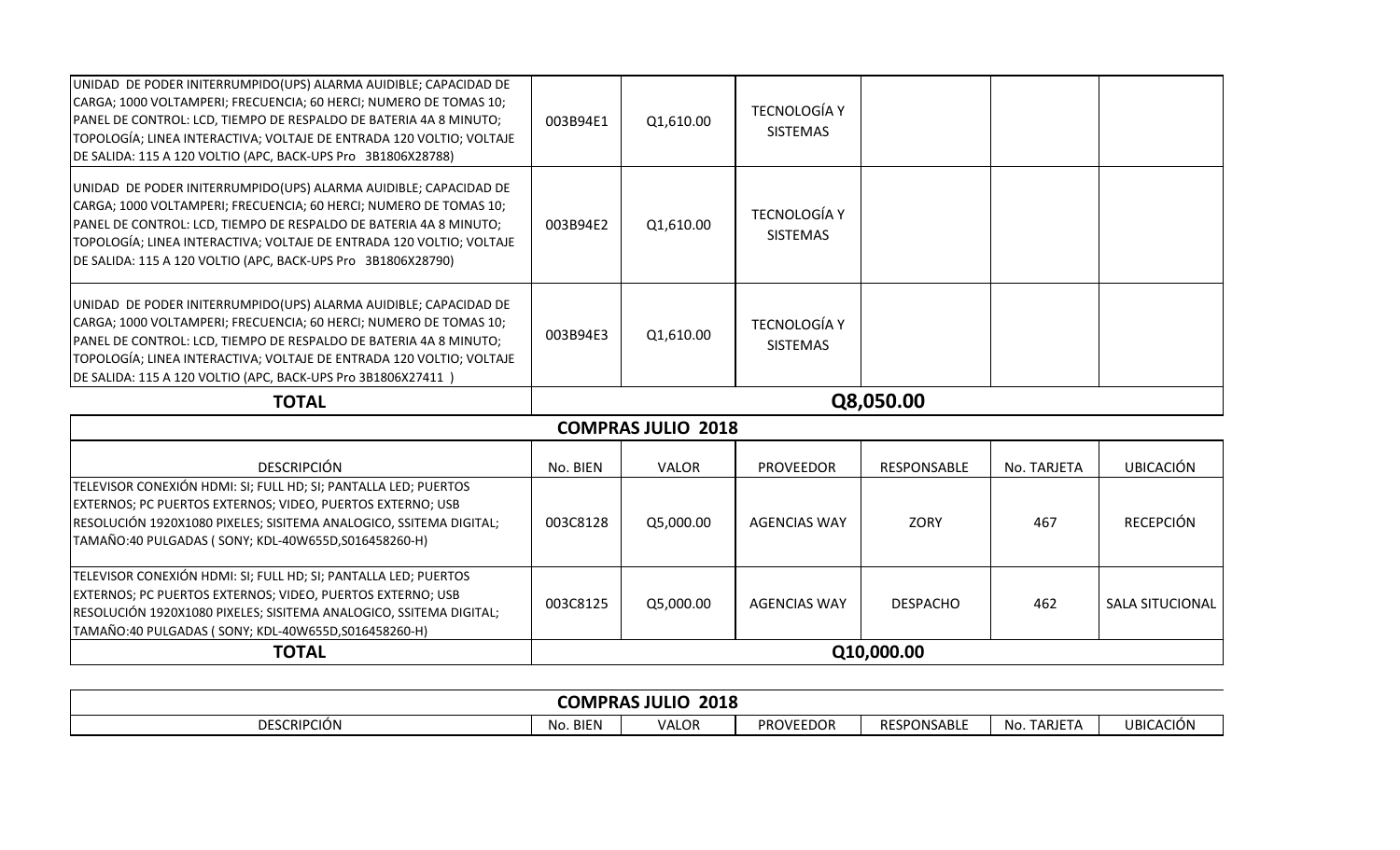| <b>TOTAL</b>                                                                                                   |          |         |                    | Q6,900.00 |  |
|----------------------------------------------------------------------------------------------------------------|----------|---------|--------------------|-----------|--|
| RODOS. COLOR NEGRO(XTECH. AM 161 GEN03. S/S)                                                                   |          |         |                    |           |  |
| AUTOMATICA AJUSTABLE PARA ASIENTO TAPIZADO EN TELA TIPO SOPORTE DE 5                                           | 003D4393 | Q575.00 | <b>COMPUMASTER</b> |           |  |
| SILLA SECRETARIAL APOYO DE BRAZOS: SI DISEÑO ERGONOMICO ELEVACIÓN                                              |          |         |                    |           |  |
| RODOS COLOR NEGROÍ XTECH AM 161 GENO3 S/S)                                                                     |          |         |                    |           |  |
| AUTOMATICA AJUSTABLE PARA ASIENTO TAPIZADO EN TELA TIPO SOPORTE DE 5                                           | 003D4392 | Q575.00 | COMPUMASTER        |           |  |
| SILLA SECRETARIAL APOYO DE BRAZOS: SI DISEÑO ERGONOMICO ELEVACIÓN                                              |          |         |                    |           |  |
| RODOS. COLOR NEGROI XTECH. AM 161 GEN03. S/S)                                                                  |          |         |                    |           |  |
| AUTOMATICA AJUSTABLE PARA ASIENTO TAPIZADO EN TELA TIPO SOPORTE DE 5                                           | 003D4390 | Q575.00 | <b>COMPUMASTER</b> |           |  |
| RODOS COLOR NEGROÍ XTECH AM 161 GENO3 S/S)<br>SILLA SECRETARIAL APOYO DE BRAZOS: SI DISEÑO ERGONOMICO ELEVACIÓ |          |         |                    |           |  |
| AUTOMATICA AJUSTABLE PARA ASIENTO TAPIZADO EN TELA TIPO SOPORTE DE 5                                           | 003D438F | Q575.00 | <b>COMPUMASTER</b> |           |  |
| SILLA SECRETARIAL APOYO DE BRAZOS: SI DISEÑO ERGONOMICO ELEVACIÓN                                              |          |         |                    |           |  |
| RODOS, COLOR NEGRO( XTECH, AM 161 GEN03, S/S)                                                                  |          |         |                    |           |  |
| AUTOMATICA AJUSTABLE PARA ASIENTO TAPIZADO EN TELA TIPO SOPORTE DE 5                                           | 003D4376 | Q575.00 | <b>COMPUMASTER</b> |           |  |
| SILLA SECRETARIAL APOYO DE BRAZOS: SI DISEÑO ERGONOMICO ELEVACIÓN                                              |          |         |                    |           |  |
| RODOS, COLOR NEGRO(XTECH, AM 161 GEN03, S/S)                                                                   |          |         |                    |           |  |
| AUTOMATICA AJUSTABLE PARA ASIENTO TAPIZADO EN TELA TIPO SOPORTE DE 5                                           | 003D4374 | Q575.00 | <b>COMPUMASTER</b> |           |  |
| SILLA SECRETARIAL APOYO DE BRAZOS: SI DISEÑO ERGONOMICO ELEVACIÓ                                               |          |         |                    |           |  |
| RODOS. COLOR NEGROI XTECH. AM 161 GEN03. S/S)                                                                  |          |         |                    |           |  |
| AUTOMATICA AJUSTABLE PARA ASIENTO TAPIZADO EN TELA TIPO SOPORTE DE 5                                           | 003D4373 | Q575.00 | <b>COMPUMASTER</b> |           |  |
| SILLA SECRETARIAL APOYO DE BRAZOS: SI DISEÑO ERGONOMICO ELEVACIÓN                                              |          |         |                    |           |  |
| RODOS, COLOR NEGRO( XTECH, AM 161 GEN03, S/S)                                                                  |          |         |                    |           |  |
| AUTOMATICA AJUSTABLE PARA ASIENTO TAPIZADO EN TELA TIPO SOPORTE DE 5                                           | 003D4372 | Q575.00 | <b>COMPUMASTER</b> |           |  |
| SILLA SECRETARIAL APOYO DE BRAZOS: SI DISEÑO ERGONOMICO ELEVACIÓ                                               |          |         |                    |           |  |
| RODOS, COLOR NEGRO(XTECH, AM 161 GEN03, S/S)                                                                   |          |         |                    |           |  |
| AUTOMATICA AJUSTABLE PARA ASIENTO TAPIZADO EN TELA TIPO SOPORTE DE 5                                           | 003D4371 | Q575.00 | <b>COMPUMASTER</b> |           |  |
| SILLA SECRETARIAL APOYO DE BRAZOS: SI DISEÑO ERGONOMICO ELEVACIÓN                                              |          |         |                    |           |  |
| RODOS, COLOR NEGRO(XTECH, AM 161 GEN03, S/S)                                                                   |          |         |                    |           |  |
| AUTOMATICA AJUSTABLE PARA ASIENTO TAPIZADO EN TELA TIPO SOPORTE DE 5                                           | 003D4370 | Q575.00 | <b>COMPUMASTER</b> |           |  |
| SALA SECRETARIAL APOYO DE BRAZOS: SI DISEÑO ERGONOMICO ELEVACIÓ                                                |          |         |                    |           |  |
| RODOS COLOR NEGROI XTECH AM 161 GEN03 S/S)                                                                     |          |         |                    |           |  |
| AUTOMATICA AJUSTABLE PARA ASIENTO TAPIZADO EN TELA TIPO SOPORTE DE 5                                           | 003D436F | Q575.00 | <b>COMPUMASTER</b> |           |  |
| SILLA SECRETARIAL APOYO DE BRAZOS: SI DISEÑO ERGONOMICO ELEVACIÓN                                              |          |         |                    |           |  |
| RODOS, COLOR NEGRO(XTECH, AM 161 GEN03, S/S)                                                                   |          |         |                    |           |  |
| AUTOMATICA AJUSTABLE PARA ASIENTO TAPIZADO EN TELA TIPO SOPORTE DE 5                                           | 003D436E | Q575.00 | <b>COMPUMASTER</b> |           |  |
| SILLA SECRETARIAL APOYO DE BRAZOS: SI DISEÑO ERGONOMICO ELEVACIÓN                                              |          |         |                    |           |  |

| $\sqrt{2018}$<br>' IMDI<br>,,, |  |
|--------------------------------|--|
|                                |  |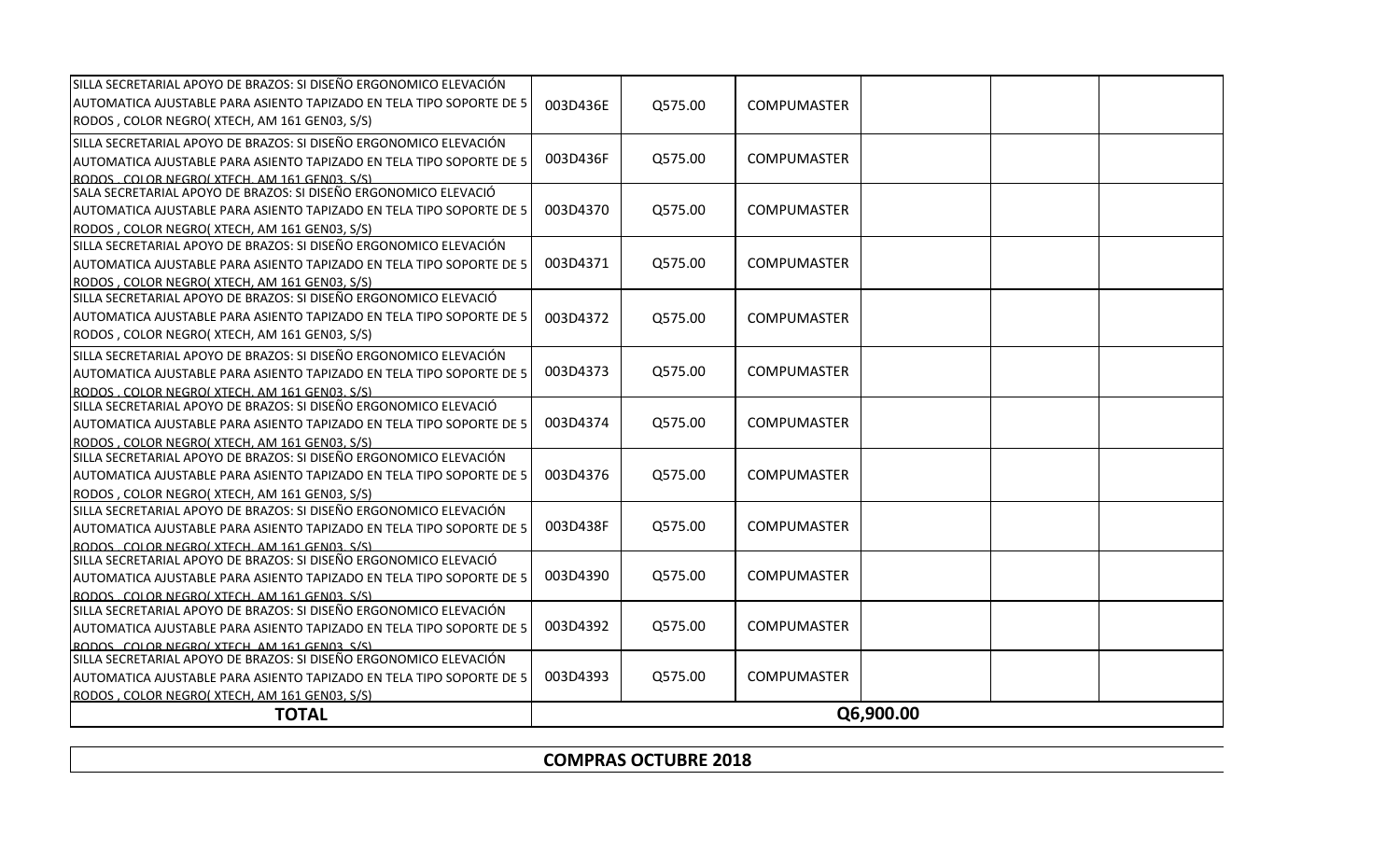| <b>DESCRIPCIÓN</b>                                                    | No. BIEN  | <b>VALOR</b> | <b>PROVEEDOR</b>   | RESPONSABLE | No. TARJETA | <b>UBICACIÓN</b>  |
|-----------------------------------------------------------------------|-----------|--------------|--------------------|-------------|-------------|-------------------|
| PROYECTOR MULTIMEDIA ALTAVOCES: 2VATI; BRLLO 3600 LUMEN               |           |              |                    |             |             |                   |
| CONECTIVIDAD: VGA/D-SUB 15 PIN, USB, HDMI, S VIDEO, VIDEO COMPUESTO   |           |              |                    |             |             |                   |
| RCA; ENTRADA DE AUDIO RCA X2(LANDR) WIRLWAA; ENFOQUE RCA INLCUYE:     |           |              |                    |             |             |                   |
| VGA/D-SUB 15 PI, USB HDMI, S - VIDEO, VIDEO COMPUESTO RCA, ENTRADA DE | 003D9ECD  | Q4,950.00    | <b>COMPUMASTER</b> | <b>ZORY</b> | 467         | SALON             |
| AUDIO RCA X2 (LANDR) WIELESS, RESOLUCIÓN NATIVA; XGA (1024X768,       |           |              |                    |             |             |                   |
| TECNOLOGÍA DE EXHIBICIÓN 3LCD, ZOOM: DIIGITAL (EPSON, X41 +           |           |              |                    |             |             |                   |
| X4HS7905214)                                                          |           |              |                    |             |             |                   |
| PROYECTOR MULTIMEDIA ALTAVOCES: 2VATI; BRLLO 3600 LUMEN               |           |              |                    |             |             |                   |
| CONECTIVIDAD: VGA/D-SUB 15 PIN, USB, HDMI, S VIDEO, VIDEO COMPUESTO   |           |              |                    |             |             |                   |
| RCA; ENTRADA DE AUDIO RCA X2(LANDR) WIRLWAA; ENFOQUE RCA INLCUYE:     |           |              |                    |             |             |                   |
| VGA/D-SUB 15 PI, USB HDMI,S - VIDEO, VIDEO COMPUESTO RCA, ENTRADA DE  | 003D9EDE  | Q4,950.00    | <b>COMPUMASTER</b> | ANGEL       | 462         | ISALA SITUACIONAL |
| AUDIO RCA X2 (LANDR) WIELESS, RESOLUCIÓN NATIVA; XGA (1024X768,       |           |              |                    |             |             |                   |
| TECNOLOGÍA DE EXHIBICIÓN 3LCD, ZOOM: DIIGITAL (EPSON, X41 +           |           |              |                    |             |             |                   |
| X4HS8401590)                                                          |           |              |                    |             |             |                   |
| <b>TOTAL</b>                                                          | Q9,900.00 |              |                    |             |             |                   |

| <b>COMPRAS NOVIEMBRE 2018</b>                                       |           |              |                  |                    |             |                  |  |  |  |  |
|---------------------------------------------------------------------|-----------|--------------|------------------|--------------------|-------------|------------------|--|--|--|--|
| <b>DESCRIPCIÓN</b>                                                  | No. BIEN  | <b>VALOR</b> | <b>PROVEEDOR</b> | <b>RESPONSABLE</b> | No. TARJETA | <b>UBICACIÓN</b> |  |  |  |  |
| MESA PLEGABLE ALTO 0.74 METRO; ANCHO 0.763 METRO; ESTRUCTURA METAL; | 003E6EF6  | Q400.00      | CEMACO           |                    |             |                  |  |  |  |  |
| MESA PLEGABLE ALTO 0.74 METRO; ANCHO 0.763 METRO; ESTRUCTURA METAL; | 003E6EFA  | Q400.00      | <b>CEMACO</b>    |                    |             |                  |  |  |  |  |
| MESA PLEGABLE ALTO 0.74 METRO; ANCHO 0.763 METRO; ESTRUCTURA METAL; | 003E6EFB  | Q400.00      | CEMACO           |                    |             |                  |  |  |  |  |
| MESA PLEGABLE ALTO 0.74 METRO; ANCHO 0.763 METRO; ESTRUCTURA METAL; | 003E6EFD  | Q400.00      | CEMACO           |                    |             |                  |  |  |  |  |
| MESA PLEGABLE ALTO 0.74 METRO; ANCHO 0.763 METRO; ESTRUCTURA METAL; | 003E6EFF  | Q400.00      | <b>CEMACO</b>    |                    |             |                  |  |  |  |  |
| MESA PLEGABLE ALTO 0.74 METRO; ANCHO 0.763 METRO; ESTRUCTURA METAL; | 003E6F00  | Q400.00      | <b>CEMACO</b>    |                    |             |                  |  |  |  |  |
| <b>TOTAL</b>                                                        | Q2,400.00 |              |                  |                    |             |                  |  |  |  |  |

|                    | <b>COMPP</b>      | 2019<br>"KAJ |                  |                          |                       |           |
|--------------------|-------------------|--------------|------------------|--------------------------|-----------------------|-----------|
| <b>DESCRIPCIÓN</b> | <b>BIEN</b><br>No | <b>VALOR</b> | <b>PROVEEDOR</b> | ONSABLE<br><b>RESPOI</b> | <b>TARJETA</b><br>No. | UBICACIÓN |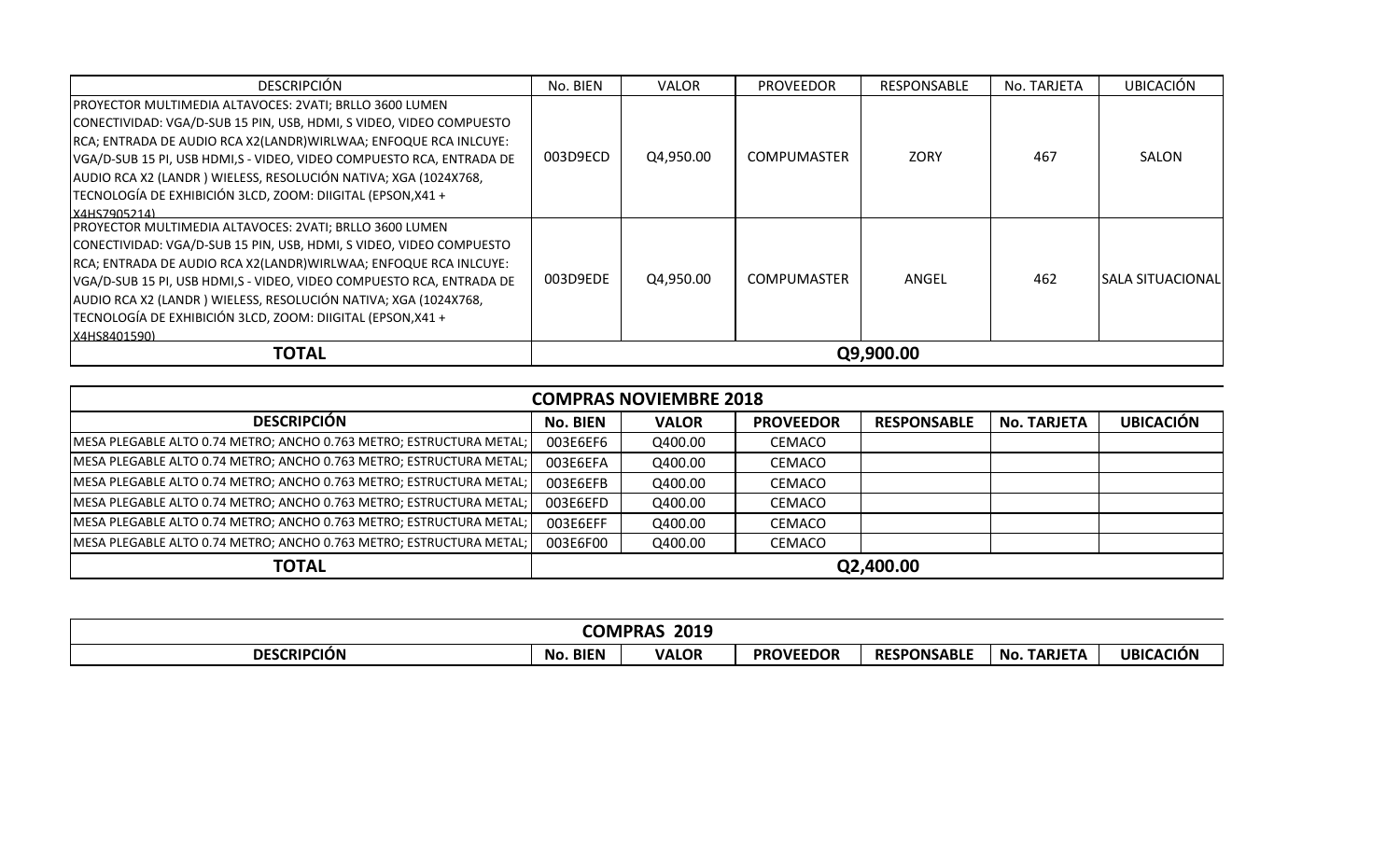| <b>TOTAL</b>                                                                                                                                                                                                                                                                                                                                                                                                                                                                                                                | Q18,350.00 |           |                                         |  |  |  |
|-----------------------------------------------------------------------------------------------------------------------------------------------------------------------------------------------------------------------------------------------------------------------------------------------------------------------------------------------------------------------------------------------------------------------------------------------------------------------------------------------------------------------------|------------|-----------|-----------------------------------------|--|--|--|
| IMPRESORA PORTATIL CALIDAD DE IMPRESIÓN 9600X2400PUNTOS POR<br>PULGADA (PPP), CAPACIDAD DE BANDEJA: 20 HOJAS, CONECTIVIDAD USB,<br>WIFI, TECNOLOGIA, INYECCION DE TINTA A COLOR; VELOCIDAD DE IMPRESIÓN, 9<br>PÁGINAS POR MINUTO (PPM) EN NEGRO Y 5.8 PÁGINAS POR MINUTO (PPM) A<br><b>COLOR</b>                                                                                                                                                                                                                            | 00447D87   | Q2,750.00 | <b>TÉCNOLOGIA Y</b><br><b>SISITEMAS</b> |  |  |  |
| COMPUTADORA PORTÁTIL ACCESORIOS: MOCHILA Y MOUSE ÓPTICO; CÁMARA:<br>WEB FRONTAL DE ALTA DEFINICIÓN; CAPACIDAD DISCO DURO: 1 TERABYTE;<br>CONECTIVIDAD: TARJETA DE RED INALÁMBRICA 802.11AC Y RED ETHERNET<br>10/100/1000; MEMORIA RAM: 8 GIGABYTE; PANTALLA: DE ALTA DEFINICIÓN;<br>PROCESADOR: 1.8 GIGAHERCIO; PUERTOS: HDMI, USB, RJ45, VGA; SISTEMA<br>OPERATIVO: CON LICENCIAMIENTO; TAMAÑO DE MONITOR: 15.6 PULGADAS;<br>TARJETA DE VIDEO: INTEGRADA; UNIDAD ÓPTICA EXTERNA: DVD+/-RW;<br>(DELL INSPIRON 3583 DSYT572) | 00447D6E   | Q7,800.00 | <b>TÉCNOLOGIA Y</b><br><b>SISITEMAS</b> |  |  |  |
| COMPUTADORA PORTÁTIL ACCESORIOS: MOCHILA Y MOUSE ÓPTICO; CÁMARA:<br>WEB FRONTAL DE ALTA DEFINICIÓN; CAPACIDAD DISCO DURO: 1 TERABYTE;<br>CONECTIVIDAD: TARJETA DE RED INALÁMBRICA 802.11AC Y RED ETHERNET<br>10/100/1000; MEMORIA RAM: 8 GIGABYTE; PANTALLA: DE ALTA DEFINICIÓN;<br>PROCESADOR: 1.8 GIGAHERCIO; PUERTOS: HDMI, USB, RJ45, VGA; SISTEMA<br>OPERATIVO: CON LICENCIAMIENTO; TAMAÑO DE MONITOR: 15.6 PULGADAS;<br>TARJETA DE VIDEO: INTEGRADA; UNIDAD ÓPTICA EXTERNA: DVD+/-RW;<br>(DELL.INSPIRON 3583.DSYT5Z2) | 00447D6B   | Q7,800.00 | <b>TÉCNOLOGIA Y</b><br><b>SISITEMAS</b> |  |  |  |

| <b>DESCRIPCION</b>                                                                                                                                                                                                                                                                                                                                                                                        | <b>No. BIEN</b> | <b>VALOR</b> | <b>PROVEEDOR</b> | <b>RESPONSABLE</b> | <b>No. TARJETA</b> | <b>UBICACIÓN</b> |  |
|-----------------------------------------------------------------------------------------------------------------------------------------------------------------------------------------------------------------------------------------------------------------------------------------------------------------------------------------------------------------------------------------------------------|-----------------|--------------|------------------|--------------------|--------------------|------------------|--|
| FOTOCOPIADORA MULTIFUNCIONAL ALIMENTADOR DE DOCUMENTO DÚPLEX;<br>CAPACIDAD DE LAS BANDEJAS; 500 HOJAS CONECTIVIDAD ETHERNET<br>10/100/1000 BASE TX, USB, FUNCIONES, IMPRESIÓN, COPIADO Y ESCANEO<br>MEMORIA 3 GIGABYTE, RESOLUCIÓN DE IMPRESIÓN 1800X600 PPP, VELOCIDAD<br>DE IMPRESIÓN; 26 PAGINAS POR MINUTO (PPM); VOLUMEN MENSUAL DE<br>TRABAJO; 11,000 PAGINAS, (KONICA MINOLTA,C600,A 90G011000352) | 00447D6B        | Q24,982.00   | <b>PRINTER</b>   |                    |                    |                  |  |
| <b>TOTAL</b>                                                                                                                                                                                                                                                                                                                                                                                              | Q24.982.00      |              |                  |                    |                    |                  |  |

| <b>DESCRIPCIÓN</b>                                                                                                                       | No. BIEN | <b>VALOR</b> | <b>PROVEEDOR</b> | <b>RESPONSABLE</b> | <b>No. TARJETA</b> | <b>UBICACIÓN</b> |
|------------------------------------------------------------------------------------------------------------------------------------------|----------|--------------|------------------|--------------------|--------------------|------------------|
| SILLA TIPO PRESIDENTE DISEÑO ERGONOMICO CON APOYABRAZOS Y<br>APOYACABEZAS; MATERIAL DE TAPIZADO, POLIURETANO; RODOS 5<br>(S/M, S/M, S/S) | 0043FC3C | Q1,570.00    | <b>DESERET</b>   |                    |                    |                  |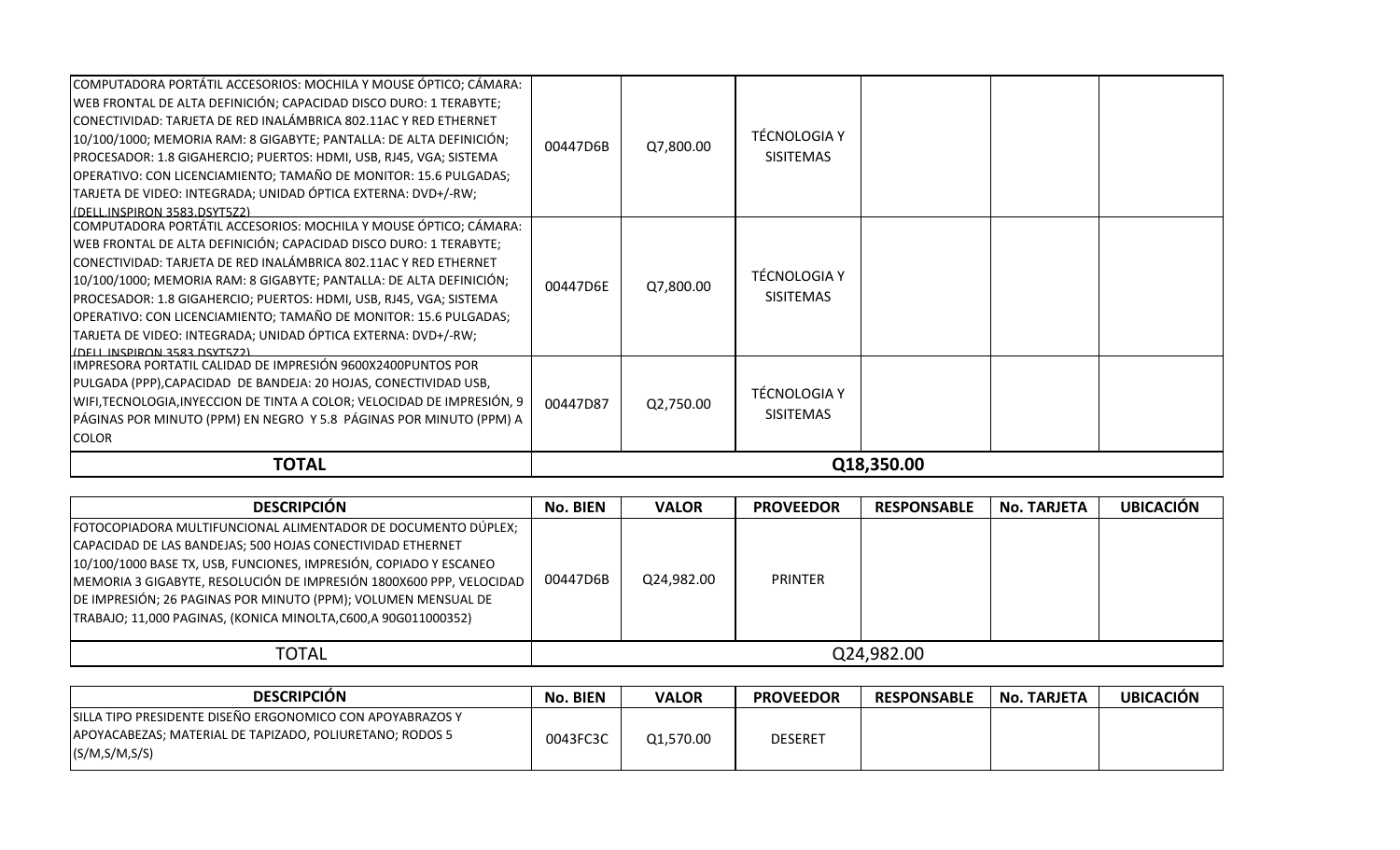| SILLA TIPO PRESIDENTE DISEÑO ERGONOMICO CON APOYABRAZOS Y<br>APOYACABEZAS; MATERIAL DE TAPIZADO, POLIURETANO; RODOS 5<br>(S/M.S/M.S/S) | 0043FC3D  | Q1,570.00 | <b>DESERET</b> |  |  |  |  |
|----------------------------------------------------------------------------------------------------------------------------------------|-----------|-----------|----------------|--|--|--|--|
| SILLA TIPO PRESIDENTE DISEÑO ERGONOMICO CON APOYABRAZOS Y<br>APOYACABEZAS; MATERIAL DE TAPIZADO, POLIURETANO; RODOS 5<br>(S/M.S/M.S/S) | 0043FC3E  | Q1,570.00 | <b>DESERET</b> |  |  |  |  |
| ESCRITORIO ALTO 0.76 METRO; ANCHO, 0.8 METRO, GAVETAS 2, LARGO 1.8<br>METRO; MATERIAL MELANINA Y MADERA AGLOMERADA (S/M, OFICEW, S/S)  | 0043FC29  | Q2,165.00 | <b>DESERET</b> |  |  |  |  |
| ESCRITORIO ALTO 0.76 METRO; ANCHO,0.8 METRO, GAVETAS 2, LARGO 1.8<br>METRO; MATERIAL MELANINA Y MADERA AGLOMERADA (S/M, OFICEW, S/S)   | 0043FC28  | Q2,165.00 | <b>DESERET</b> |  |  |  |  |
| <b>TOTAL</b>                                                                                                                           | Q9,040.00 |           |                |  |  |  |  |
|                                                                                                                                        |           |           |                |  |  |  |  |

| <b>DESCRIPCIÓN</b>                                                                                                                                                                                                                                                                                                                                                                                                                                                                        | No. BIEN | <b>VALOR</b> | <b>PROVEEDOR</b> | <b>RESPONSABLE</b> | <b>No. TARJETA</b> | <b>UBICACIÓN</b> |  |  |
|-------------------------------------------------------------------------------------------------------------------------------------------------------------------------------------------------------------------------------------------------------------------------------------------------------------------------------------------------------------------------------------------------------------------------------------------------------------------------------------------|----------|--------------|------------------|--------------------|--------------------|------------------|--|--|
| IIMPRESORA MULTIFUNCIONAL CALIDAD DE IMPRESIÓN: 2400 X 1200 PUNTOS<br>POR PULGADA (PPP), CAPACIDAD DE BANDEJA DE 500 HOJAS Y ALIMENTADOR<br>AUTOMÁTICO DE DOCUMENTOS DE 50 HOJAS; CICLO DE TRABAJO MENSUA;<br>75000 PÁGINAS, COLORES 4; CONECTIVIDAD 10/100 BASE T ETHERNET, 1<br>PUERTO USB 2.0 E INALAMBRICA (WIFI), FUNCIONES: IMPRESIÓN, COPIADO,<br>ESCANEO Y FAX; PANEL DE CONTROL: TÁCTIL; TECNOLOGÍA INYECCIÓN DE TINTA<br>A COLOR; VELOCIDAD DE IMPRESIÓN; 34 PÁGINAS POR MINUTO | 00446DEB | Q6,500.00    | <b>PRINTER</b>   |                    |                    |                  |  |  |
| (EPSON, WORKFORCE-PRO-WF-65-90, VQHY020196)                                                                                                                                                                                                                                                                                                                                                                                                                                               |          |              |                  |                    |                    |                  |  |  |
|                                                                                                                                                                                                                                                                                                                                                                                                                                                                                           |          | Q6,500.00    |                  |                    |                    |                  |  |  |

| <b>DESCRIPCION</b>                                                                                                                                                                                                                                         | No. BIEN | <b>VALOR</b> | <b>PROVEEDOR</b>                | <b>RESPONSABLE</b> | <b>No. TARJETA</b> | <b>UBICACIÓN</b> |
|------------------------------------------------------------------------------------------------------------------------------------------------------------------------------------------------------------------------------------------------------------|----------|--------------|---------------------------------|--------------------|--------------------|------------------|
| GRABADOR DE VIDEO DIGITAL (DVR) CANALES 16; CAPACIDAD DE DISCO DURO 6<br>TERABYTE; COMPRESIÓN DE VIDEO:<br>H.265/H264+H.264/MJPEG;ENTRADA/SALIDA VIDEO: VGA, HDMI, INCLUYE<br>MOUSE, PUERTOS: USB, RJ45 Y ETHERNET (HIKVISION, TURBO HD DVR,<br>D47878978) | 00448416 | Q4,950.00    | TÉCNOLOGIA Y<br><b>SISTEMAS</b> |                    |                    |                  |
| CAMARA DE VIGILANCIA TIPO DOMO DE 2 MEGAPIXELES (HIKVISION, DS-<br>[2CE56D0T-IT3F, D27449052]                                                                                                                                                              | 00448425 | Q350.00      | TÉCNOLOGIA Y<br><b>SISTEMAS</b> |                    |                    |                  |